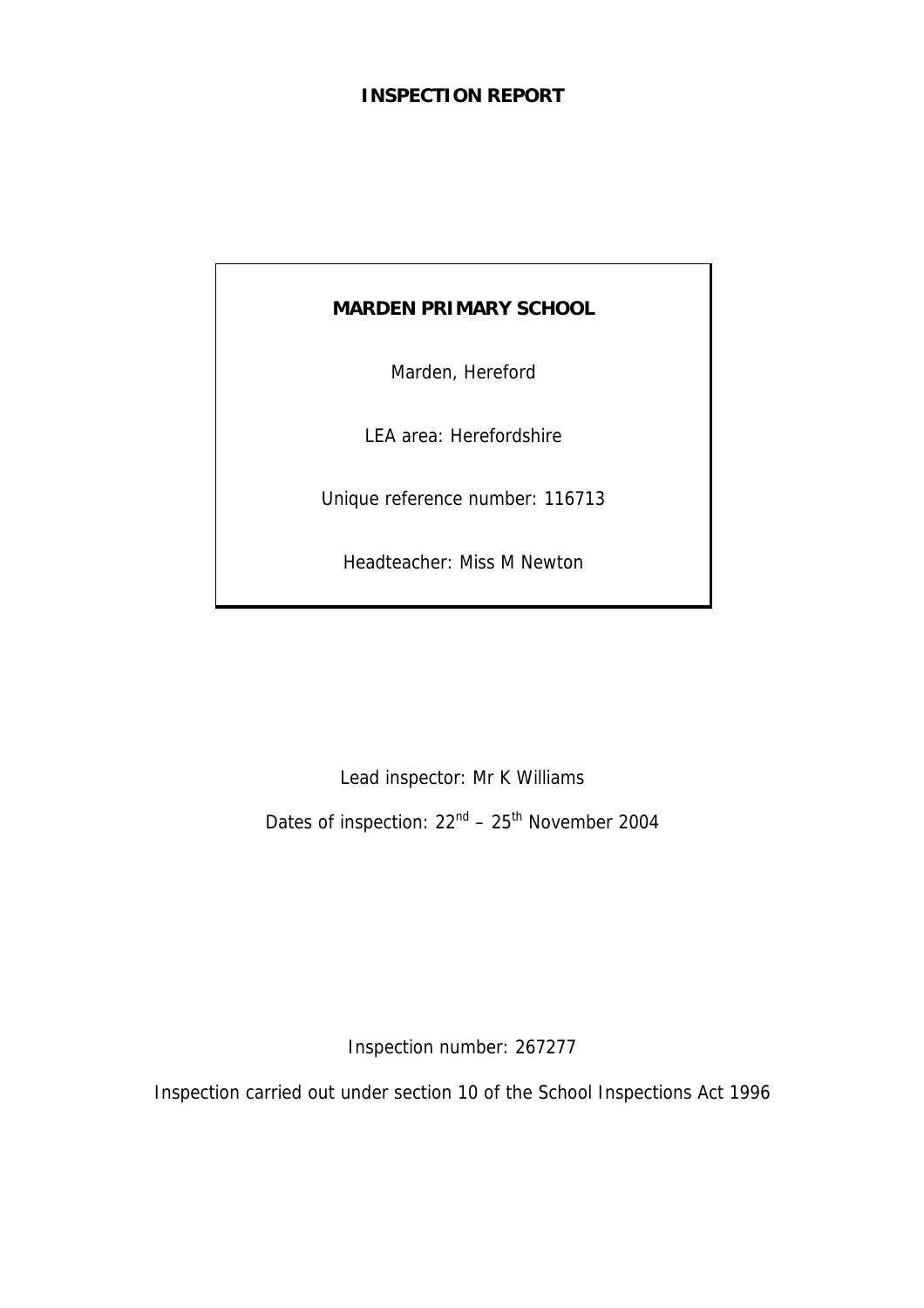## © Crown copyright 2004

This report may be reproduced in whole or in part for non-commercial educational purposes, provided that all extracts quoted are reproduced verbatim without adaptation and on condition that the source and date thereof are stated.

Further copies of this report are obtainable from the school. Under the School Inspections Act 1996, the school must provide a copy of this report and/or its summary free of charge to certain categories of people. A charge not exceeding the full cost of reproduction may be made for any other copies supplied.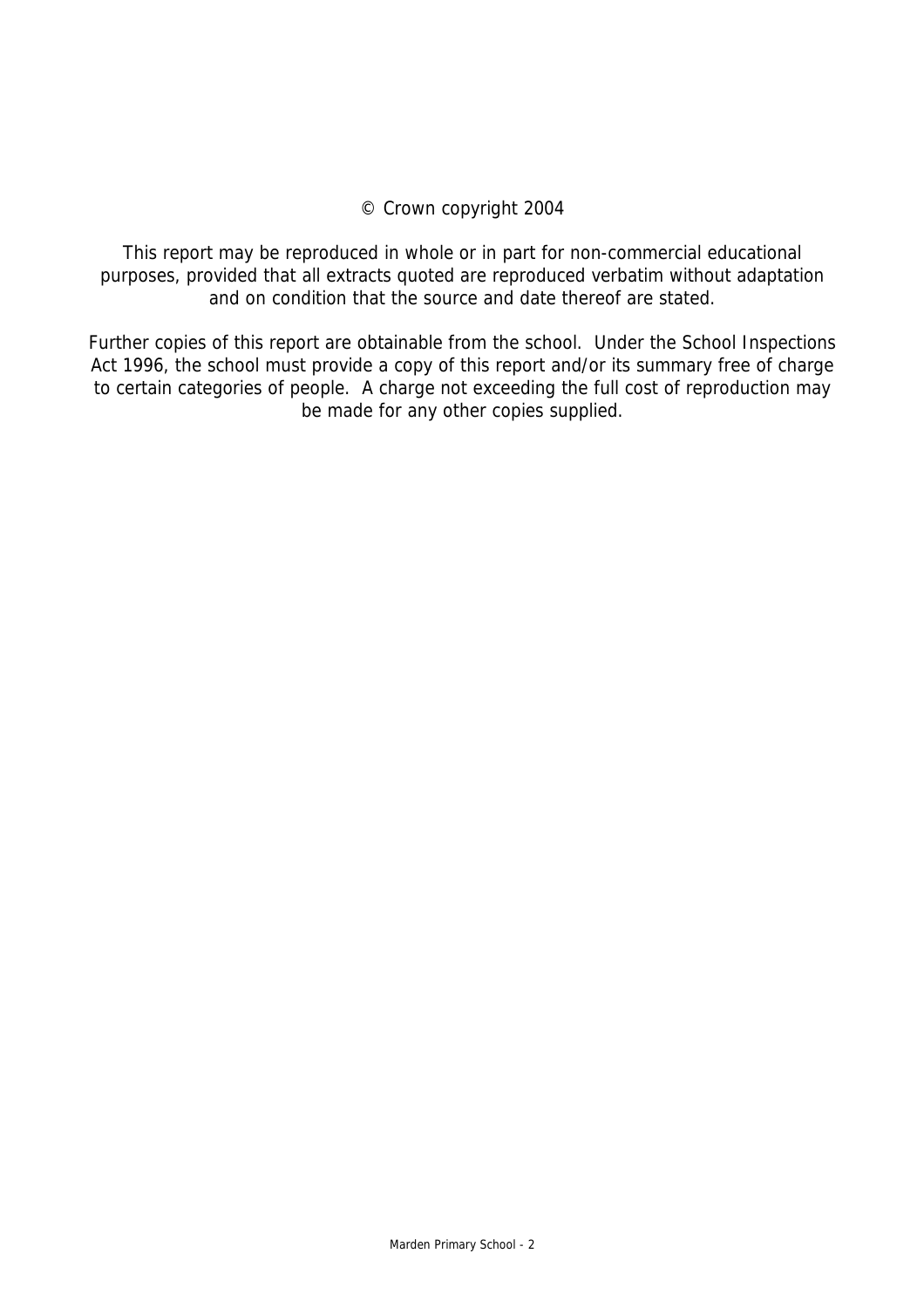# **INFORMATION ABOUT THE SCHOOL**

| Type of school:        |    | Primary                         |  |                                        |
|------------------------|----|---------------------------------|--|----------------------------------------|
| School category:       |    | Community                       |  |                                        |
| Age range of pupils:   |    |                                 |  | $4 - 11$                               |
| Gender of pupils:      |    |                                 |  | Mixed                                  |
| Number on roll:        |    |                                 |  | 89                                     |
| School address:        |    |                                 |  | Marden<br>Hereford                     |
| Postcode:              |    | <b>Herefordshire</b><br>HR1 3EW |  |                                        |
| Telephone number:      |    |                                 |  | 01432 880208                           |
| Fax number:            |    |                                 |  | 01432 880049                           |
| Appropriate authority: |    |                                 |  | Governing body                         |
| Name                   | 0f | chair of                        |  | Mr S Purnell                           |
| governors:             |    |                                 |  |                                        |
| Date<br>inspection:    | Ωf |                                 |  | previous 1 <sup>st</sup> February 1999 |

### **CHARACTERISTICS OF THE SCHOOL**

Marden is a community primary school with 89 boys and girls on roll, which is smaller than most other primary schools. Most of the pupils live in the local area, but a significant minority come from further afield. The pupils join the reception class at the beginning of the autumn term. Their attainment on entry to the school varies from year to year but, overall, it is average. All of the pupils are of white backgrounds and no pupils are learning English as an additional language. Eighteen pupils have been identified with special educational needs, which is about average. Two of the pupils have a Statement of Special Educational Needs. A below average proportion of pupils (four per cent) are eligible for free school meals. The headteacher has been in post since September 2004.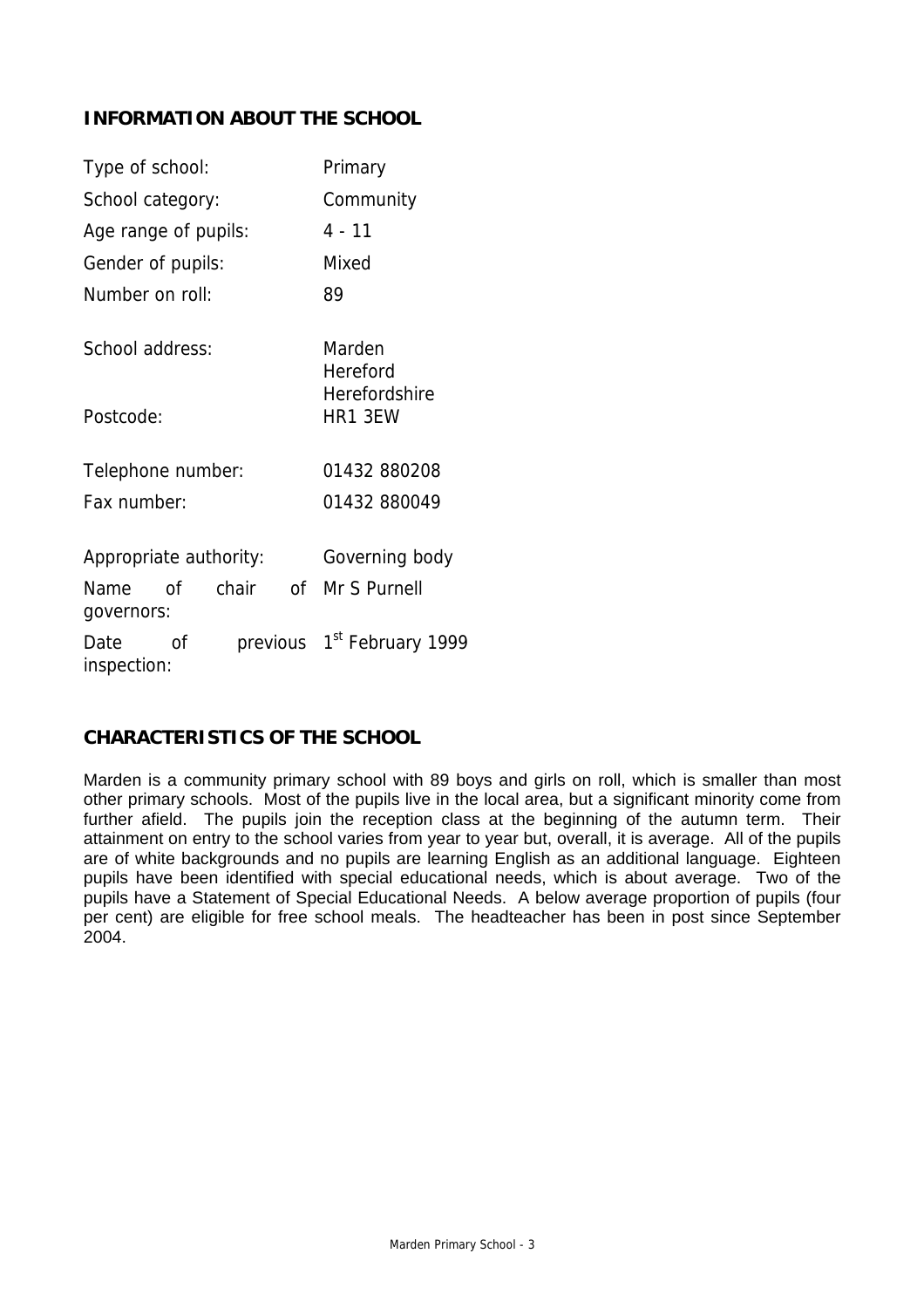# **INFORMATION ABOUT THE INSPECTION TEAM**

|       | Members of the inspection team | <b>Subject responsibilities</b> |                                                                                                                                                                  |
|-------|--------------------------------|---------------------------------|------------------------------------------------------------------------------------------------------------------------------------------------------------------|
| 21074 | <b>Keith Williams</b>          | Lead inspector                  | science, information<br>English,<br>and communication technology,<br>design and technology,<br>geography, physical education                                     |
| 9146  | Mark Brennand                  | Lay inspector                   |                                                                                                                                                                  |
| 29989 | <b>Pauline Goodsell</b>        | Team inspector                  | Foundation Stage, mathematics,<br>art and design, history, music,<br>religious education, special<br>educational needs, personal,<br>social and health education |

The inspection contractor was :

# Inspire Educational Ltd

 The Coach House 132 Whitaker Road Derby

DE23 6AP

Any concerns or complaints about the inspection or the report should be made initially to the inspection contractor. The procedures are set out in the leaflet 'Complaining about Ofsted Inspections', which is available from Ofsted Publications Centre (telephone 07002 637833) or Ofsted's website (www.oftsed.gov.uk).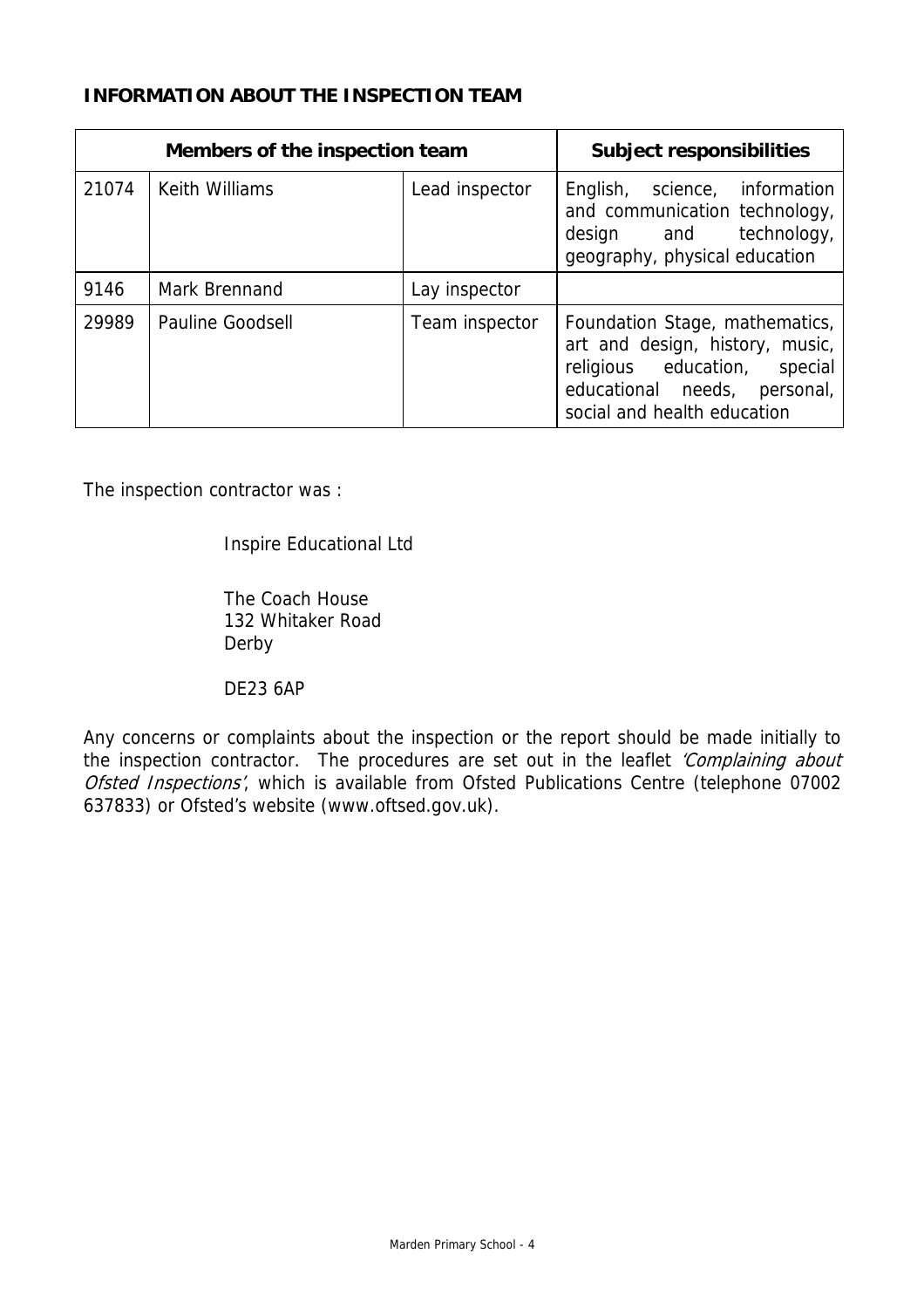# **REPORT CONTENTS**

|                                                                                                                                    | Page |  |
|------------------------------------------------------------------------------------------------------------------------------------|------|--|
| <b>PART A: SUMMARY OF THE REPORT</b>                                                                                               | 6    |  |
| <b>PART B: COMMENTARY ON THE MAIN INSPECTION FINDINGS</b>                                                                          |      |  |
| <b>STANDARDS ACHIEVED BY PUPILS</b>                                                                                                | 9    |  |
| Standards achieved in areas of learning, subjects and courses                                                                      |      |  |
| Pupils' attitudes, values and other personal qualities                                                                             |      |  |
| QUALITY OF EDUCATION PROVIDED BY THE SCHOOL                                                                                        | 12   |  |
| Teaching and learning<br>The curriculum<br>Care, guidance and support<br>Partnership with parents, other schools and the community |      |  |
| <b>LEADERSHIP AND MANAGEMENT</b>                                                                                                   | 16   |  |
| PART C: THE QUALITY OF EDUCATION IN AREAS OF LEARNING,<br><b>SUBJECTS AND COURSES</b>                                              | 18   |  |
| AREAS OF LEARNING IN THE FOUNDATION STAGE                                                                                          |      |  |
| <b>SUBJECTS IN KEY STAGES 1 AND 2</b>                                                                                              |      |  |
| PART D: SUMMARY OF THE MAIN INSPECTION JUDGEMENTS                                                                                  | 28   |  |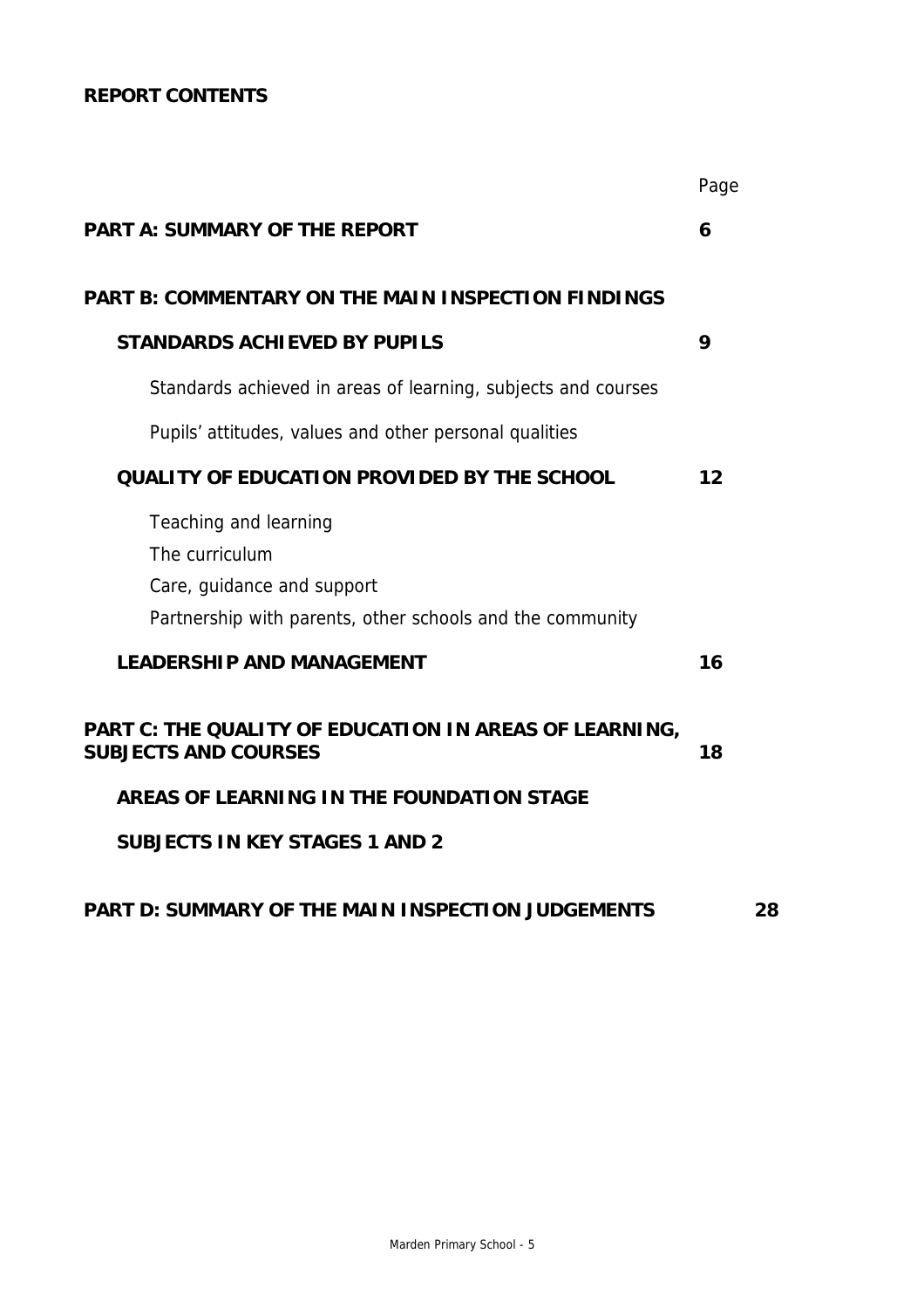## **PART A: SUMMARY OF THE REPORT**

# **OVERALL EVALUATION**

As a result of the good leadership, management and teaching, the school provides a **good quality of education**. The pupils achieve well and, by the end of Year 6, standards in English, mathematics and science are above average. The school gives good value for money.

The school's main strengths and weaknesses are:

- The new headteacher has quickly gained an understanding of what the school is doing well and what needs to be done to improve
- The pupils achieve well, particularly in the core subjects, because they are well taught
- The school has a very positive ethos in which all pupils are valued and cared for
- Standards in writing in Years 1 and 2 could be higher, particularly for the more able pupils
- There are too few opportunities for the children in Reception to develop their independent learning
- The pupils enjoy attending school, behave very well and their moral and social development is very good
- The planning for some foundation subjects does not always clearly indicate how the skills are to be developed from year to year
- The school encourages and receives very strong support from parents

Overall, the school has made good progress since it was last inspected. The above average standards in English and mathematics have been maintained and standards in science have risen. The school has responded well to the key issues of the last report. All subjects now have a co-ordinator, the school improvement plan sets a clear agenda for development and details of how it will be achieved and governors have established appropriate ways of checking on the progress of the plan.

| <b>Results in National</b><br>Curriculum tests at the end |      | similar schools |      |      |
|-----------------------------------------------------------|------|-----------------|------|------|
| of Year 6, compared with:                                 | 2002 | 2003            | 2004 | 2004 |
| English                                                   |      |                 |      |      |
| mathematics                                               |      |                 |      |      |
| science                                                   |      |                 | А    |      |

### **STANDARDS ACHIEVED**

Key: A - well above average;  $B - above$  average;  $C - a$ verage;  $D - below$  average;  $E - well$  below average

Similar schools are those who have a similar proportion of pupils eligible for free school meals.

The results for mathematics and science compare very favourably with other schools nationally and with similar schools. However, because the number of pupils in each year group is usually small, the results should be interpreted cautiously, as they can vary from year to year. This is also reflected in the results in recent years for pupils in Year 2. In 2004, the results in reading, writing and mathematics were average when compared with all schools nationally. A comparison with similar schools shows that they were average in reading and below average in writing and mathematics.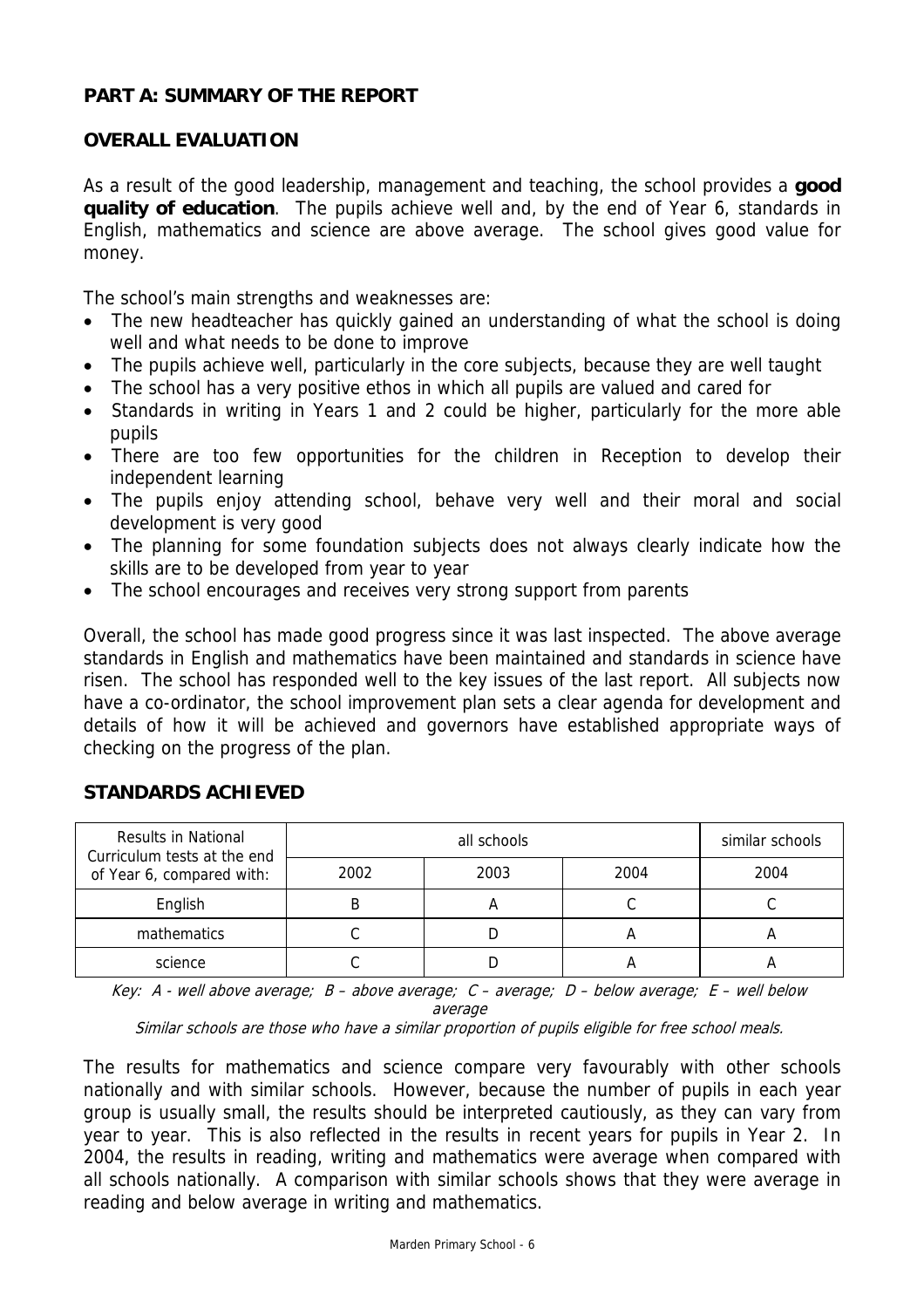Inspection evidence confirms that the pupils, including those with special educational needs, **achieve well**. The attainment of pupils on entry to the school varies from year to year but, overall, it is average. They make good progress in Reception and most are likely to achieve the goals expected of them by the end of the year and about a quarter are on track to exceed them. The pupils in Years 1 and 2 continue to make good progress and achieve well, although the school has rightly identified the need to improve writing standards, especially for the more able. Standards in reading are currently above average at the end of Year 2 and they are average in writing, mathematics and science. The rate of progress made by most pupils increases in Years 5 and 6, and in English and mathematics they achieve very well because these subjects are very well taught. In other subjects, standards in information and communication technology and religious education are in line with what is expected of pupils at the end of Years 2 and 6 and they are above those expectations in art and design and physical education.

The pupils' personal development, including their **spiritual, moral, social and cultural development, is good**. They have very positive attitudes to school, are punctual and their behaviour is very good. Attendance is well above the national average.

# **QUALITY OF EDUCATION**

**The school provides a good quality of education. The teaching is good** and contributes to the good start made by the children in the Foundation Stage and the pupils' good learning and achievement in Years 1 to 6. The teaching and learning in Years 1 and 2 are good overall, although an over-use of work sheets and copy-writing limits the opportunities for independent writing. The pupils with special educational needs are well taught across the school, so that they make good progress. They, and indeed pupils of all abilities, benefit from the very good support provided by the teaching assistants. The teaching in Years 3 to 6 is good and, in English and mathematics, it is very good in Years 5 and 6, where the pupils make very good progress in these key areas.

The school provides a good curriculum, enhanced by a good range of enrichment activities. The planning for children in the Foundations Stage contributes to their good start, but provides too few opportunities for them to work independently and make choices and decisions. In some foundation subjects, most noticeably in design and technology, geography, history and music, it is not sufficiently clear how the pupils' skills are developed from year to year. The care and welfare of the pupils are well handled and they are offered good support and guidance. The school benefits from very good links with parents, satisfactory links with the local community and good links with other schools.

# **LEADERSHIP AND MANAGEMENT**

The **leadership and management of the school are good**. The new headteacher has very quickly gained an insight into the school's strengths and has a clear idea of what needs to be done to improve. Together, the headteacher, staff and governors are committed to raising standards. They have created a very positive ethos in which all pupils, including those with special educational needs, can learn and achieve well. Although all subjects now have an active and dedicated subject co-ordinator, they are not yet sufficiently involved in monitoring the teaching and learning. The work of the governing body and the management of the school are good.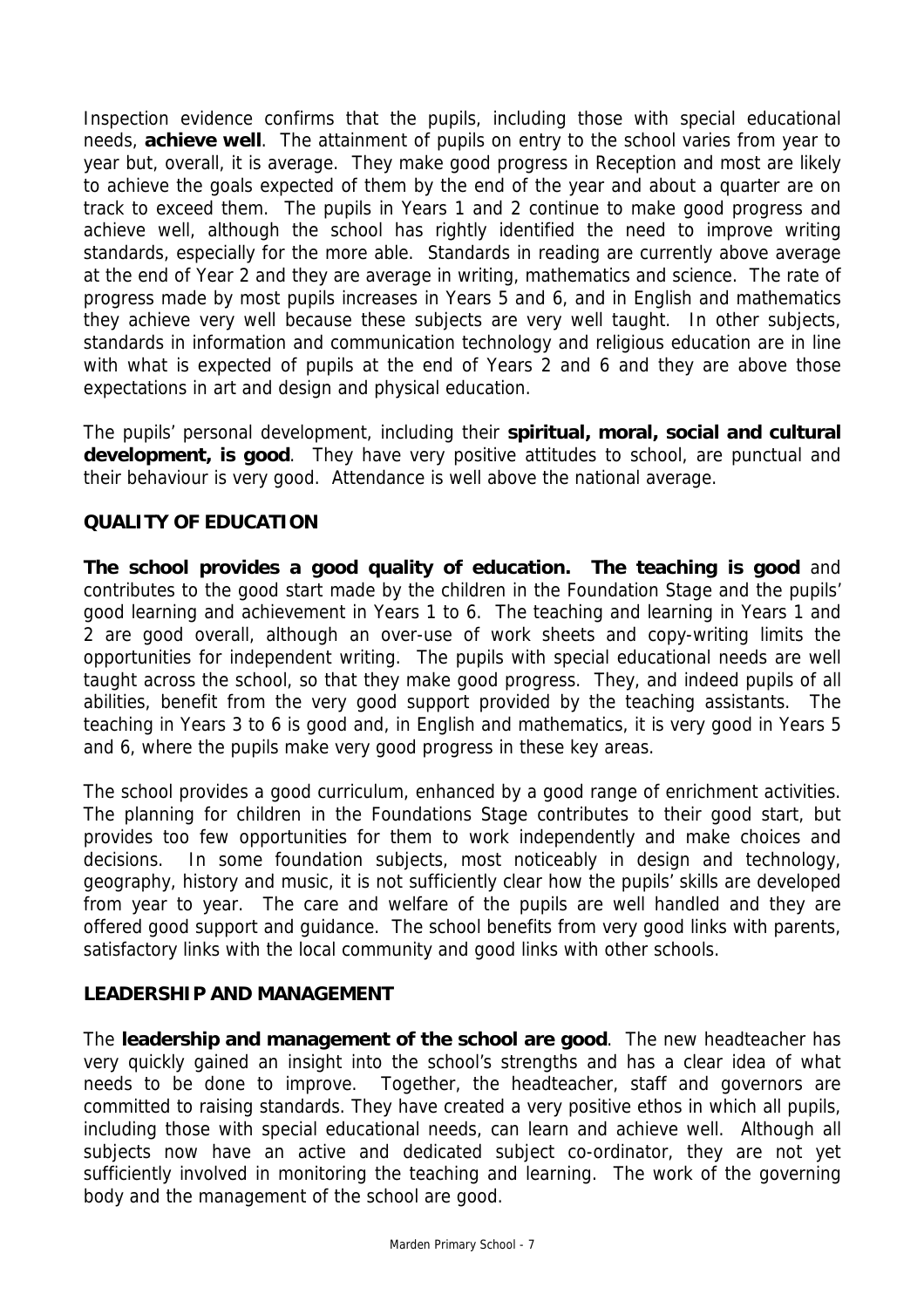# **PARENTS' AND PUPILS' VIEWS OF THE SCHOOL**

Most parents have very positive views of the school. They are particularly pleased that their children are well taught, make good progress, are encouraged to be mature, have a good range of activities outside of lessons and that homework arrangements are good. They feel well informed about how their children are getting on. The pupils confirm that they learn new things in lessons and are expected to work hard. They feel that they are treated fairly by the teachers and that other children are friendly.

## **IMPROVEMENTS NEEDED**

The most important things the school should do to improve are:

- Raise standards in writing in Years 1 and 2
- Increase the opportunities for the children in Reception to make choices and decisions about their work
- Clarify the way in which the pupils' skills can be developed from year to year in design and technology, geography and history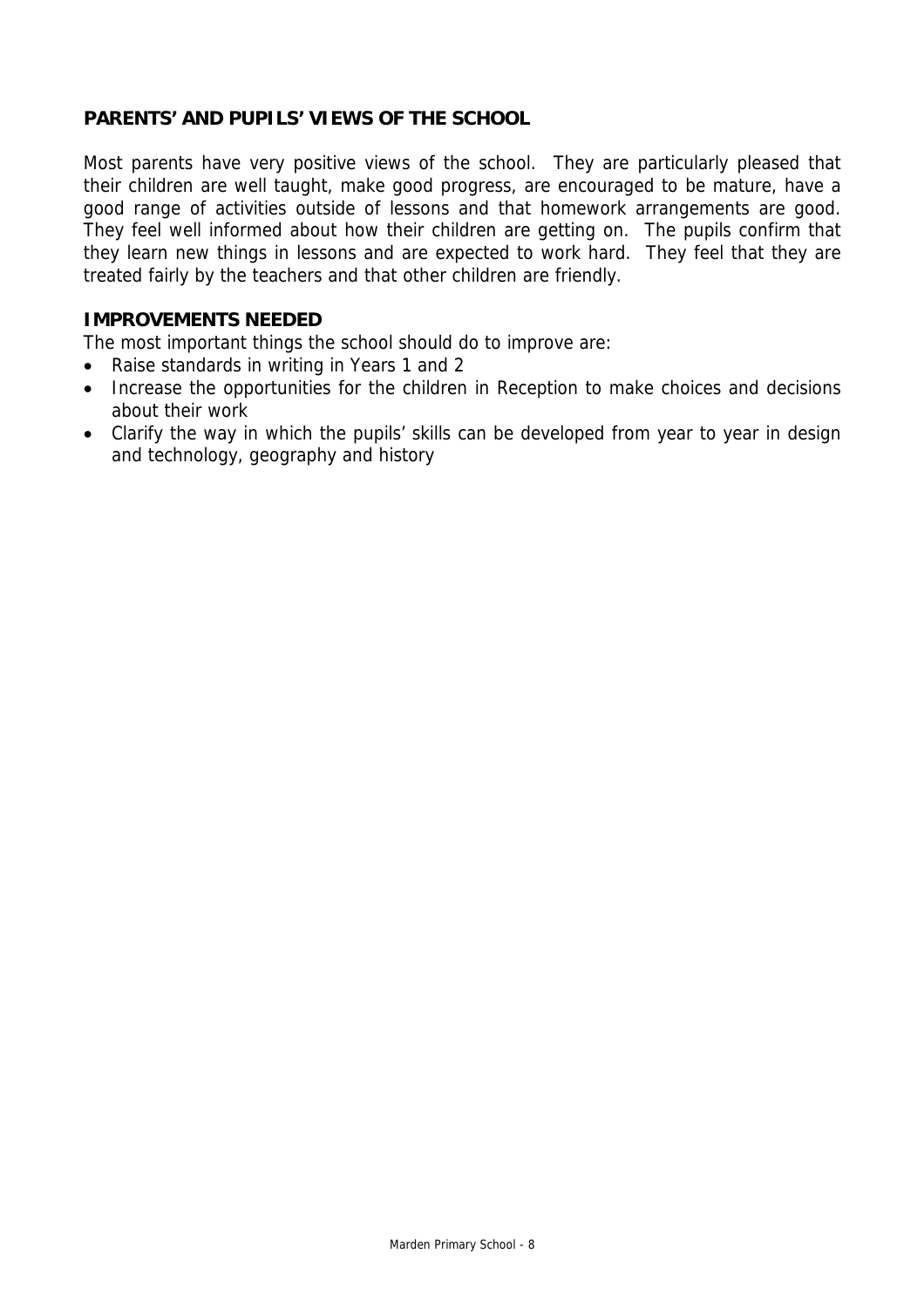# **PART B: COMMENTARY ON THE INSPECTION FINDINGS**

# **STANDARDS ACHIEVED BY PUPILS**

### **Standards achieved in areas of learning, subjects and courses**

The evidence of the inspection confirms that the pupils' achievement is good overall. Standards in English, mathematics and science are average by the end of Year 2 and above average by the end of Year 6.

#### **Main strengths and weaknesses**

- The pupils achieve well, particularly in the core subjects, because they are well taught
- The school ensures that those pupils with special educational needs are well provided for so that they can achieve their potential
- The school has rightly identified the need to improve writing in Years 1 and 2 and there is still more to be done, particularly for the more able pupils
- Standards in art and design and physical education are above what is expected of pupils in Years 2 and 6

### **Commentary**

- 1. The attainment of pupils on entry to the school varies from year to year and covers a broad range but, overall, it is average. The good provision in the Reception class enables the children to make a good start to school and the majority are on track to achieve the goals expected of them by the end of Reception. About a quarter of the children are likely to exceed those goals.
- 2. The number of pupils in each year group is usually small, so the interpretation of test results requires caution, as they can vary from year to year. The results in Year 2 and 6 have been improving at a slower rate than the national picture but the trend of improvement over time is distorted by the yearly variation in results. In the National Curriculum tests for pupils in Year 2 in 2004, the results were average when compared with all schools nationally. When compared with similar schools, the results were average in reading and below average in writing and mathematics. The proportion of pupils achieving the higher Level 3 was lower than that found in other schools in reading and writing and similar to other schools in mathematics.
- 3. Inspectors found that the pupils' achievement in Years 1 and 2 is good. By the end of Year 2, standards are above average in reading and average in writing, mathematics and science. The pupils could achieve more in writing, because an occasional overreliance of worksheets in subjects such as science and the over-emphasis on copywriting holds them back. In particular, the more able pupils are capable of setting out their work for themselves. This has been recognised by the school and there are appropriate plans to increase the opportunities for the pupils to write independently.

#### **Standards in national tests at the end of Year 2 – average point scores in 2004**

| Standards in: | School results | <b>National results</b> |  |
|---------------|----------------|-------------------------|--|
| Reading       | 15.9(14.8)     | 15.8(15.7)              |  |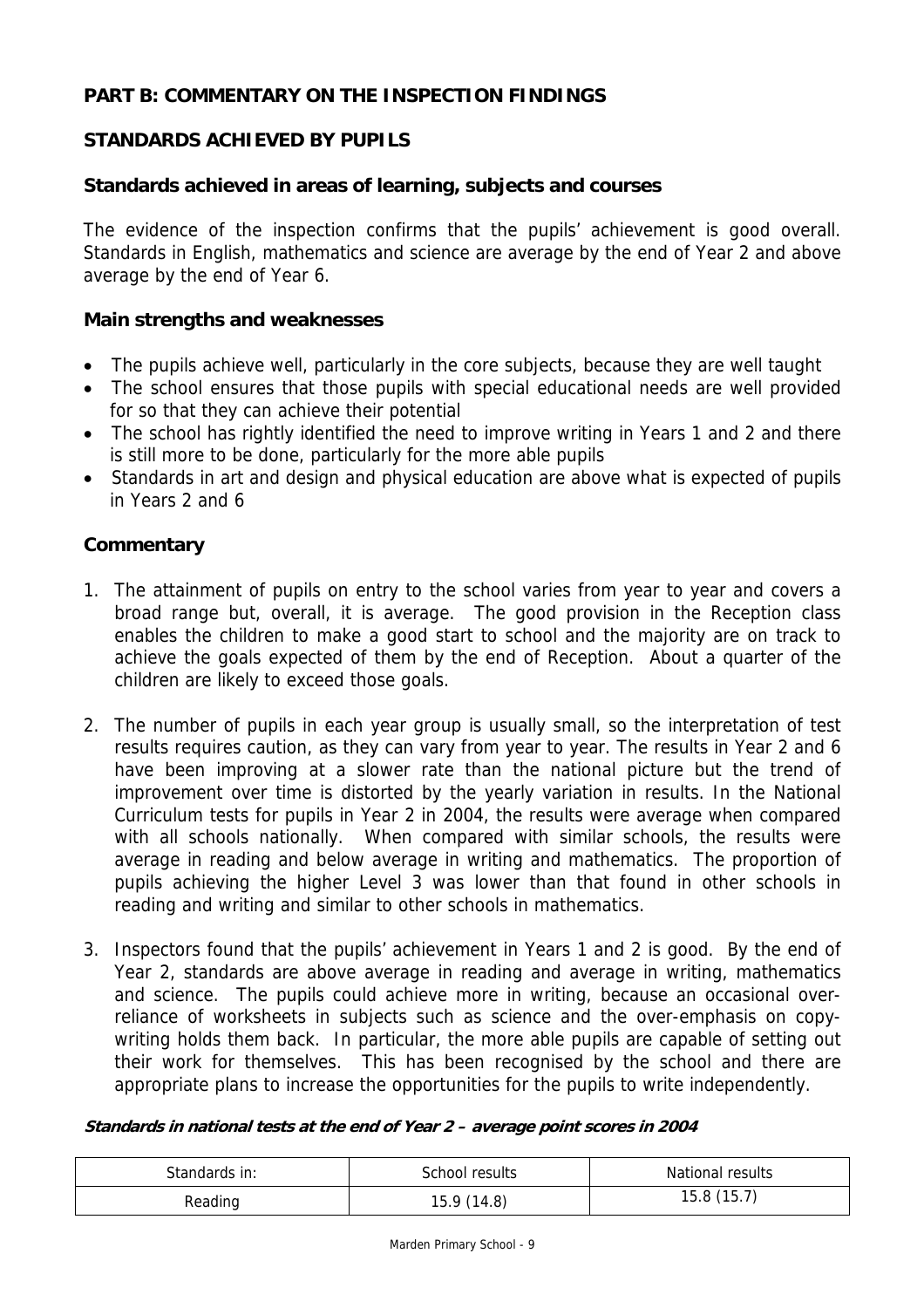| Writing            | 14.4(12.0) | 14.6 (14.6) |
|--------------------|------------|-------------|
| <b>Mathematics</b> | 16.1(13.6) | 16.2(16.3)  |

There were 13 pupils in the year group. Figures in brackets are for the previous year

4. In the 2004 national test for Year 6 pupils the results were average in English and well above average in mathematics and science when compared with all schools nationally and with those working in similar circumstances. The proportion of pupils achieving the higher Level 5 was average in English and above average in mathematics and science. The small cohorts mean that the results have varied considerably in recent years.

# **Standards in national tests at the end of Year 6 – average point scores in 2004**

| Standards in:      | School results | National results |  |
|--------------------|----------------|------------------|--|
| English            | 27.0(29.0)     | 26.9(26.8)       |  |
| <b>Mathematics</b> | 28.8(26.1)     | 27.0(26.8)       |  |
| Science            | 30.0(28.1)     | 28.6 (28.6)      |  |

There were 10 pupils in the year group. Figures in brackets are for the previous year

- 5. Inspectors found that the pupils in Years 3 to 6 achieve well. The rate of progress made by the pupils, particularly in English and mathematics, increases in Years 5 and 6, where the teaching of these subjects is very good and, by the end of Year 6, standards in English, mathematics and science are above average. There are increasingly effective opportunities for the pupils to write at length and make decisions about how their work should be recorded.
- 6. The school has high expectations that the pupils with special educational needs will achieve well, particularly in literacy and numeracy. It is successfully achieving this aim because it makes good provision for meeting the individual needs of these pupils. In lessons, the teachers and teaching assistants ensure that they are fully involved so that they can make good progress towards their specific targets and achieve well.
- 7. In other subjects, standards in information and communication technology and religious education are in line with what is expected of pupils at the end of Years 2 and 6. Standards are above those expectations in art and design and physical education because these subjects are well taught and the pupils have a broad range of experiences in and out of lessons. In physical education, in particular, there are good opportunities for the pupils to extend their knowledge, skills and understanding in clubs in a variety of sports, sometimes enhanced by the expertise of visiting coaches.

# **Pupils' attitudes, values and other personal qualities**

The pupils have very positive attitudes to learning, they behave very well and levels of attendance are very high. The school makes good provision for the pupils' spiritual, moral, social and cultural development.

# **Main strengths and weaknesses**

• The pupils enjoy school and show increasing maturity and self confidence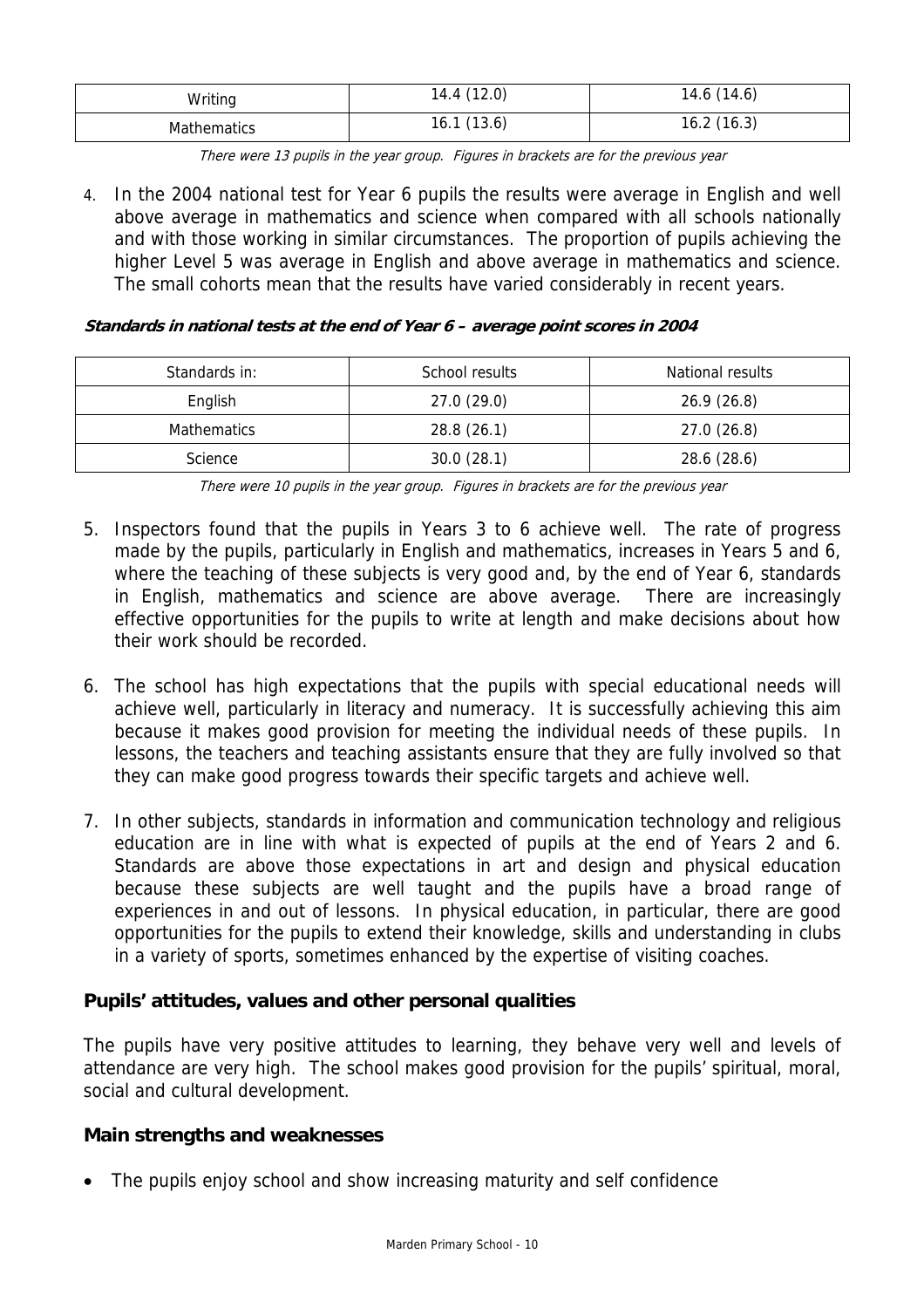- There is a very strong and successful emphasis on the pupils' moral and social development
- Attendance levels are well above average and, well supported by their parents, the pupils are punctual

# **Commentary**

- 8. The school has maintained the strengths identified in its last inspection and has improved its provision for the pupils' moral and social development. They are proud of their school and their own achievements. Recently established class and school councils are providing very good opportunities for the pupils to develop their own codes of behaviour. They respond very positively in lessons, concentrate very well, are very interested in their work and try hard to please their teachers. The pupils' motivation to learn and improve their work has a strong influence on their achievements in areas such as English, mathematics, sport and art. Relationships are very positive and the enthusiasm of most pupils, and their engagement by the staff, promotes this eagerness for learning. Instances of bullying are infrequent and the school takes a firm stance when they do occur, so that difficulties are quickly resolved. Playtimes and lunchtimes are often lively but there are quieter areas and activities for the pupils to use and clear guidelines for action if minor squabbles or accidents happen.
- 9. The very good provision made for the pupils' moral and social development permeates the whole of the school's work. The school builds well on the pupils' positive attitudes. Opportunities for spiritual and cultural education are good. Each month, there is a special word, which is used to promote values of living in a community - for example during the inspection the focus was on 'care' and in assemblies and class councils this theme was developed and made relevant to the pupils. As the pupils move through the school they show increasingly high levels of confidence and independence. The older pupils act as reading and play partners for the younger pupils and carry out a number of tasks to help in the smooth running of the school. The pupils care deeply that the school and its environment should be respected and enjoyed.
- 10. All pupils at the school are valued and expected to achieve well. The requirements of those pupils with special educational needs are met effectively and they are active participants in many of the school's activities. The school works hard to help those pupils with emotional and behavioural special needs to meet their targets; these pupils are supported by a range of strategies. These include setting clear boundaries for standards of behaviour and very effective support by teaching assistants to enable the pupils to participate in lessons.

#### **Ethnic background of pupils Exclusions in the last school year**

| Categories used in the Annual School Census | No of pupils<br>on roll | Number of<br>fixed<br>period<br>exclusions | Number of<br>permanent<br>exclusions |
|---------------------------------------------|-------------------------|--------------------------------------------|--------------------------------------|
| White - British                             | 88                      |                                            |                                      |
| No ethnic group recorded                    |                         |                                            |                                      |

The table gives the number of exclusions, which may be different from the number of pupils excluded.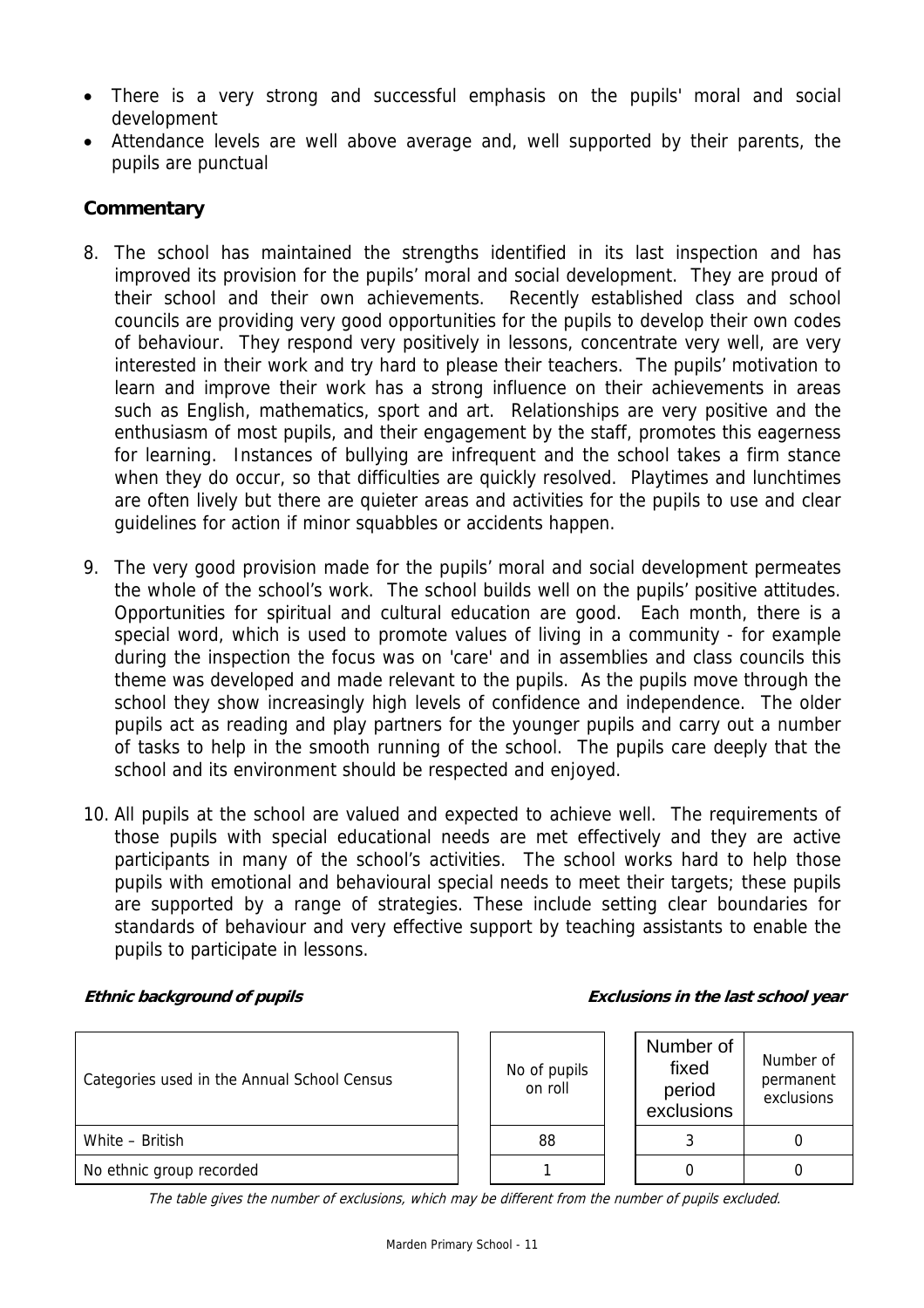- 11. In the reception class, all of the adults have high expectations that the children will behave, play and learn well, both alongside one another and together. Consequently, the children develop very good relationships with the adults and with each other. They come into school happily and confidently, enjoy learning, concentrate well and persevere to complete a task before they move to a new activity. On occasions, the activities are over-directed by adults and this can have a limiting effect on the development of the children's independence in learning.
- 12. The rate of attendance is well above average. Parents are keen for their children to attend and, as a consequence, there are few pupils whose attendance is having a detrimental impact on their education. There are good procedures for monitoring and promoting good attendance. The school follows up unreported absences swiftly and there are incentives in the form of attendance certificates and prizes.

### **Attendance in the latest complete reporting year (%)**

| Authorised absence |  |  | Unauthorised absence |     |
|--------------------|--|--|----------------------|-----|
| School data        |  |  | School data          |     |
| National data      |  |  | National data        | U.4 |

The table gives the percentage of half days (sessions) missed through absence for the latest complete reporting year.

# **QUALITY OF EDUCATION PROVIDED BY THE SCHOOL**

The school provides a good quality of education. The teaching, learning and curriculum are good and there are good arrangements for securing the care, welfare, health and safety of the pupils. The school has established very good links with parents, satisfactory links with the community and good links with other schools.

# **Teaching and learning**

The quality of teaching and learning is good and there are good procedures for assessing the pupils' attainment.

### **Main strengths and weaknesses**

- The teaching English and mathematics is very good in Years 5 and 6, which contributes to the above average standards at the end of Year 6
- The staff have very high expectations of how the pupils should behave and they manage challenging behaviour well
- The teaching assistants make a very good contribution to the pupils' learning, including those with special educational needs

# **Commentary**

13. Overall, the quality of teaching is good. This makes a positive impact on the pupils' attitudes to school and their progress, learning and achievement. The teaching of pupils in Years 5 and 6 is often very good, particularly in English and mathematics.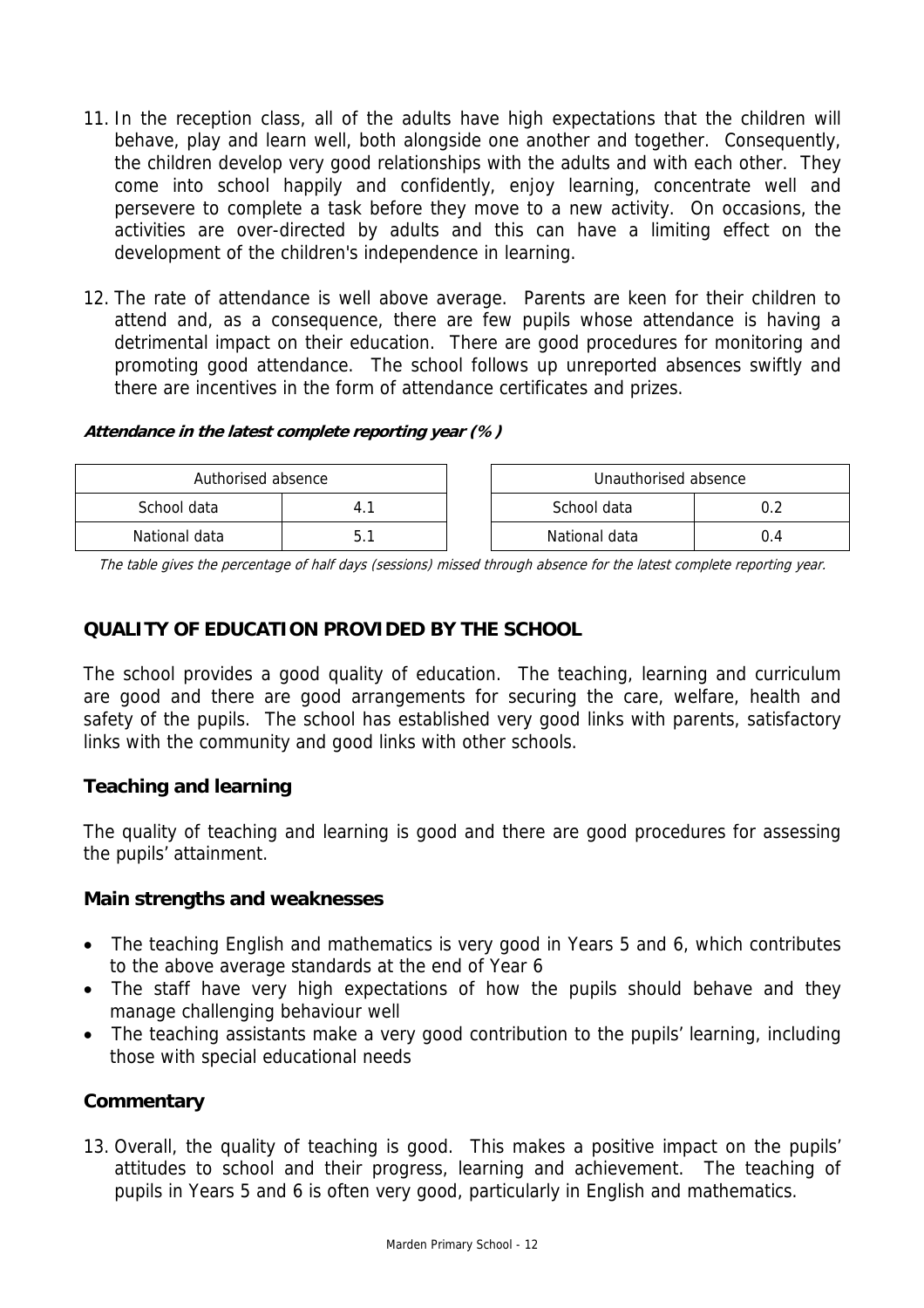| Excellent | Very good | Good | Satisfactory | Unsatisfactory | Poor | Very Poor |
|-----------|-----------|------|--------------|----------------|------|-----------|
|           |           | ı o  |              |                |      |           |

The table gives the number of lessons observed in each of the seven categories used to make judgements about lessons.

- 14. The teaching in the Reception class is good overall; it has a number of strengths ensuring that the children make a good start to school, make good progress and achieve well. The teacher plans to ensure that there are opportunities for the children to have access to all six areas of learning and to the literacy and numeracy strategies. The teaching assistants support individual and group activities very effectively and make a significant contribution to helping the children to behave well and concentrate on the carefully planned tasks. All of the adults help the children to feel secure, gain confidence and develop good speaking and listening skills. There are effective arrangements to check on what the children know, understand and can do and the information is well used to plan the next steps that the children need to take. Although, on some occasions, the activities are over-directed by the adults, which limits the opportunities for independent learning, the teaching of the basic skills is well planned and carried out and this results in the good progress seen in reading and number.
- 15. A particular strength across the school is the teaching of English, mathematics and science and this has a positive impact on the standards attained by the pupils and their achievement. The lessons are well planned using the guidelines of the national strategies for literacy and numeracy. The planning for these subjects is clear about what the pupils are expected to learn and how this will be achieved. This learning is reviewed effectively in the discussion sessions at the end of lessons. The programmes for teaching reading, writing and number are carefully structured and build well on the good start made in Reception, although the subsequent opportunities for the pupils to write independently are limited by the occasional over-use of copy-writing and work sheets. Across the school, the teachers promote a love of reading so that, by Year 6, the pupils of all abilities are enthusiastic, accurate and knowledgeable readers. Speaking and listening is well promoted through the discussions and question and answer sessions in a wide range of subjects.
- 16. The teachers and teaching assistants share very high expectations of how the pupils should behave and this contributes positively to the school's very good ethos. Behaviour is consistently very good, so that lessons run smoothly. On the occasions when a very small number of pupils present challenging behaviour, these are well managed. The range of sanctions available is clear to the pupils and, should they need 'time out', they are soon reintegrated into the lesson. The teachers and well trained and highly committed teaching assistants contribute strongly to the provision for pupils with special educational needs, providing extra support that focuses on meeting the individual needs of these pupils. This helps them to play a full part in lessons and achieve their particular targets. On the occasions when the pupils' needs are best met by working individually or in small groups withdrawn from the classroom this, too, is successful.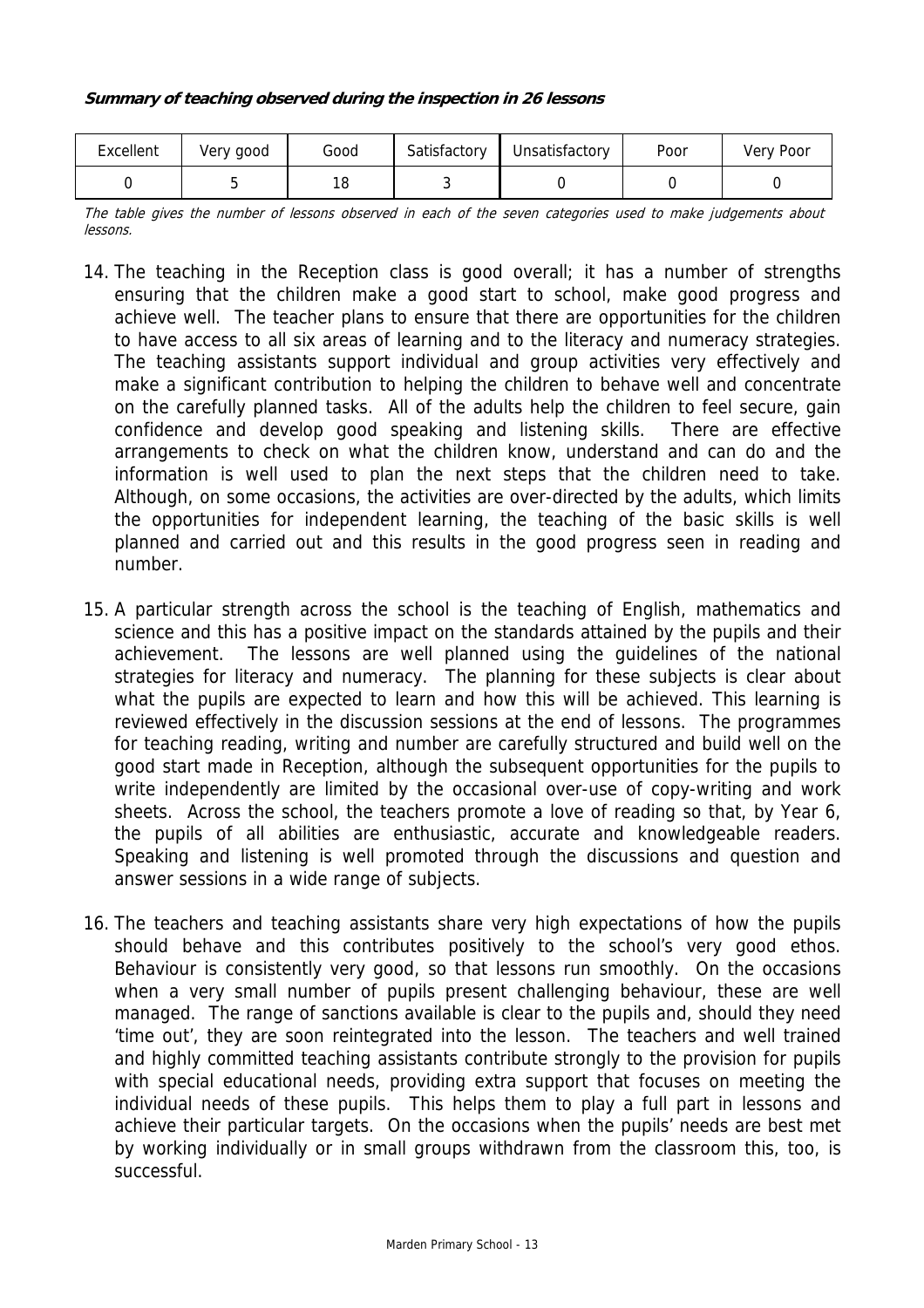17. There are good arrangements for assessing the pupils' work. Particularly in the core subjects, a combination of daily on-going assessments, regular tests and more formal assessments provides clear information about how the pupils are doing. Of particular note are the tracking booklets built up over time by the teachers. These gather together a very clear picture of the pupils' progress in wide range of subjects and this information is shared effectively with the parents. The marking of the pupils' work is good and contributes well to the overall picture built up about each pupil.

# **The curriculum**

The school provides a good curriculum that is enriched by a good range of extra-curricular activities. Accommodation and resources are good.

### **Main strengths and weaknesses**

- The curriculum is broad and balanced and enables pupils of all ability, including those with special educational needs, to achieve well
- The pupils' learning is enhanced by visits, visitors and a good range of activities outside of lessons
- There are too few opportunities for independent writing in Years 1 and 2 and for the children in Reception to make choices and decisions about their work
- The planning for some foundation subjects does not always clearly indicate how the skills are to be developed from year to year

- 18. The curriculum meets all requirements of the National Curriculum and the locally agreed syllabus for religious education. The school values pupils of all backgrounds and abilities and places a high priority on ensuring that all pupils can play a full part in lessons and are able to fulfil their potential. The planning for those pupils with special educational needs takes good account of their particular needs and they are well supported by the teachers and the teaching assistants. As a result, they are able to sustain their attention and concentration and participate in lessons and other activities. The children in the Foundation Stage have access to a broad and interesting curriculum that includes all six areas of learning although, on occasions, opportunities are too limited for them to develop independence in learning. For example, the outside area is under-used for the children to investigate and discover for themselves.
- 19. Visits and visitors are well used to create an interesting curriculum and many pupils benefit from the good range of out-of-school activities. These promotes the pupils' enthusiasm for learning, provide opportunities for them to practise and extend the skills they have learned in lessons and contributes strongly to their personal development. The pupils are encouraged to be aware of culture and society beyond their immediate experience. They enjoy the work they carry out to promote the school as an 'ecofriendly' community and have already reached the second level of the national scheme. The school's accommodation and grounds are attractive and well cared for and they provide good opportunities for teaching and learning. Alongside the good level of resources the needs of the curriculum are met well. The provision for ICT has improved since the last inspection, for example by the recent introduction of the interactive whiteboards in the majority of the classrooms.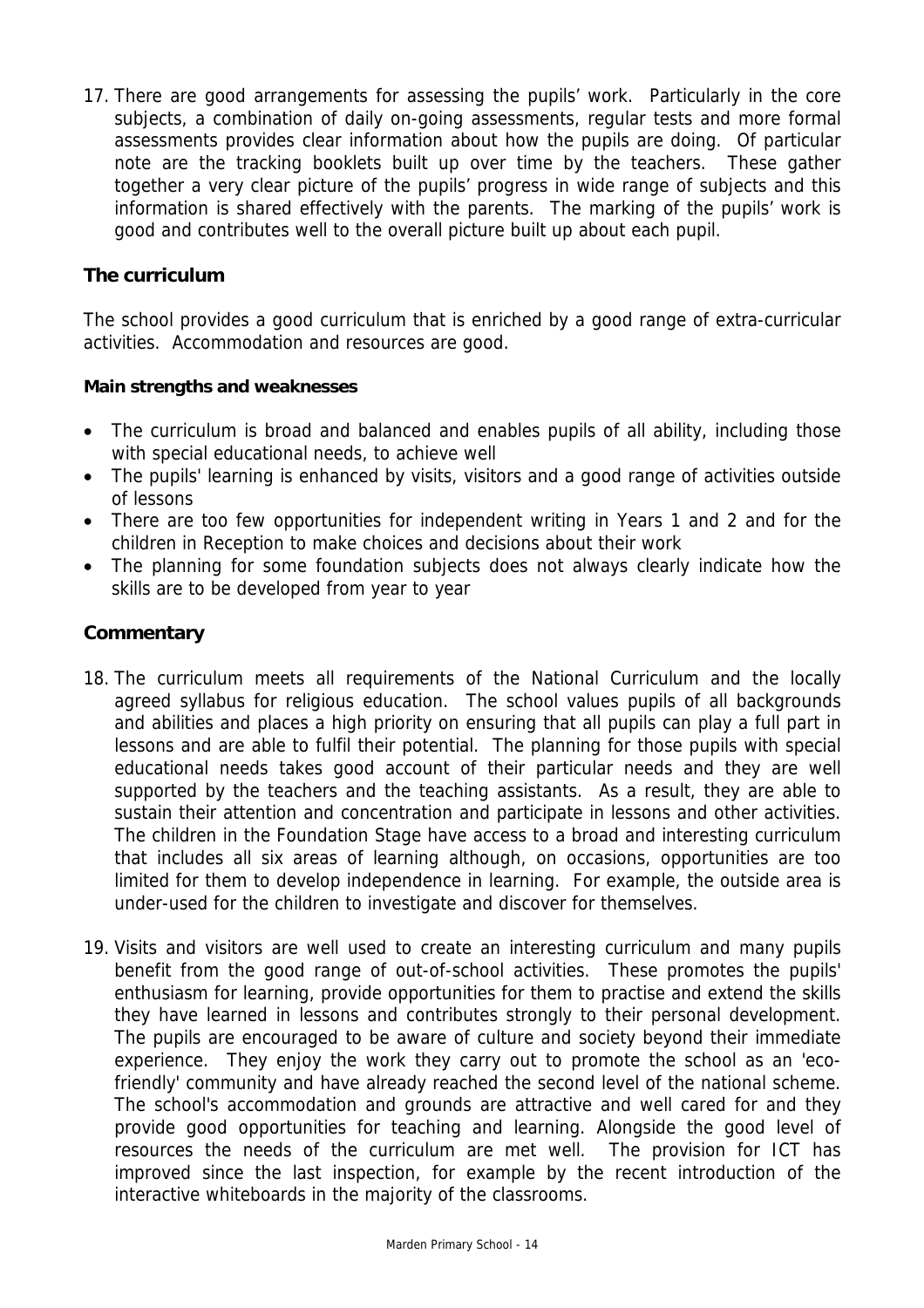- 20. The planning for literacy and numeracy is solidly based on the national strategies and there is a consistent approach from class to class. The programmes for teaching reading and writing are carefully structured and build well on the good start made in Reception. However, in Years 1 and 2, the opportunities for the pupils to write independently in other subjects are limited by the over-use of work sheets. In science for example, the pupils are often asked to record their investigations on sheets provided by the teacher. While some pupils benefit from this support, others, particularly the more able, are capable of developing these skills for themselves and consequently they achieve less than they might.
- 21. The staff ensure that the pupils experience activities from the full range of subjects. They plan interesting and enjoyable work, often linking more than one subject together in a meaningful way. However, in some subjects, notably design and technology, geography and history, it is not sufficiently clear how the work builds on the pupils' previous experiences and how the skills are developed progressively from year to year.

## **Care, guidance and support**

The school provides effectively for the care, safety and welfare of the pupils and the pupils receive good support, advice and guidance. There is good involvement of pupils through seeking, valuing and acting on their views.

### **Main strengths and weaknesses**

- The arrangements for ensuring that the pupils settle in well when they first join the school are good
- The staff know the pupils well and ensure that they feel secure and valued
- The new class, school and eco councils are ensuring that the pupils views are heard

- 22. This is a school which looks after its pupils well. The close proximity of the pre-school group, which is attended by many of the pupils, ensures that they are familiar with their environment before they enter the Reception class. The Reception teacher spends time with children in the playgroup and they, in turn, spend time in their new classroom on taster days getting to know one another. Parents and their children attend Open Days and Evenings as part of their induction and, once their children start school, the parents are encouraged to accompany their children into the class at the start of the day to help them settle. As a result, the children are happy and confident and the start to each day is very calm and positive. There are good arrangements for the day-to-day exchange of information between parents, carers and the school staff, and for the children to leave school safely in the care of a known adult. The adults throughout the school quickly get to know the children and establish good relationships with them. This encourages the children to try hard and to behave well and promotes their good progress and achievement.
- 23. This close attention to pastoral care is continued throughout the school. As a small school, the staff know the pupils well and this knowledge is enhanced because children spend up to two years with the same teacher. Consequently, teachers have a good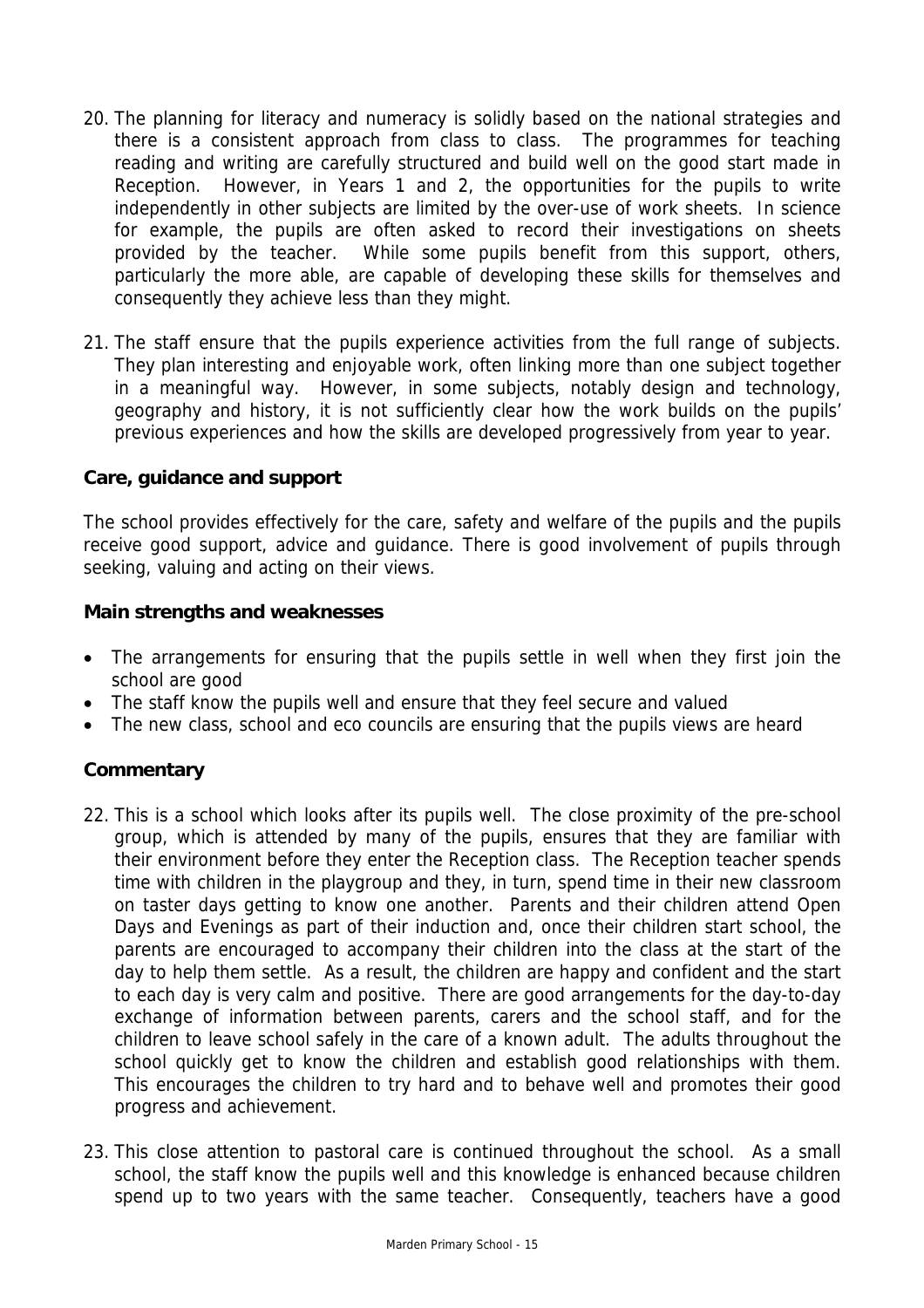understanding of the pupils' capabilities and what is required to help them develop. The assessment procedures used to monitor the pupils' learning are good and are used well. The pupils confirm that there is a good level of care, citing as particular strengths, the friendly atmosphere and the fact that they feel comfortable approaching staff when they have a concern. Good quality support is available for the pupils with special educational needs. This includes good use of outside agencies to advise and provide additional help for those pupils with specific needs. In particular, the pupils with medical, behavioural or emotional problems are given assistance to cope with their challenges and to be fully integrated into the life of the school. There are good arrangements for the transfer of pupils to the local high school. The pupils in Year 6 attend taster days in music and sport and the staff from the high school visit the school to get to know them. Particular care is taken to ensure that, before they leave, the pupils are paired with a friend.

24. Through the recently established class, school and eco councils, the school provides good opportunities for pupils to have a say in the running of their school. Although still in its early stages the members of the school council are beginning to understand the process of conducting meetings, taking minutes and feeding back issues to their class. Younger children are encouraged to make a contribution and they do. This reflects well on the work of the council endorsing its role in providing a voice for all pupils.

# **Partnership with parents, other schools and the community**

The school has established very good links with parents and good links with other schools. Links with the community are satisfactory.

### **Main strengths and weaknesses**

- The school encourages and receives very strong support from parents, which benefits all pupils, including those with special educational needs
- Parents receive very good quality information about their children's progress
- The school is actively involved with other schools and teacher-training establishments

- 25. A significant majority of parents are very satisfied with the school and indicate that they are encouraged to be fully involved in their children's education. The headteacher is keen to make herself available to parents at every opportunity and this is confirmed by those parents who took part in the consultation before the inspection. In the Reception class, the staff are readily available on a day-to-day basis to discuss with parents and carers any problems affecting their children. Some parents help regularly in school with information and communication technology, with activities such as cookery and at the weekly topic afternoons or on outside visits. A very active Friends Association (FOMPS) organises numerous social and fund raising events.
- 26. The school works closely with the parents and carers of pupils with special educational needs. The parents are invited to contribute to and attend the reviews of the progress their children are making. They are made aware of the targets set for their children in their individual education plans. Suggestions are made about support that can be given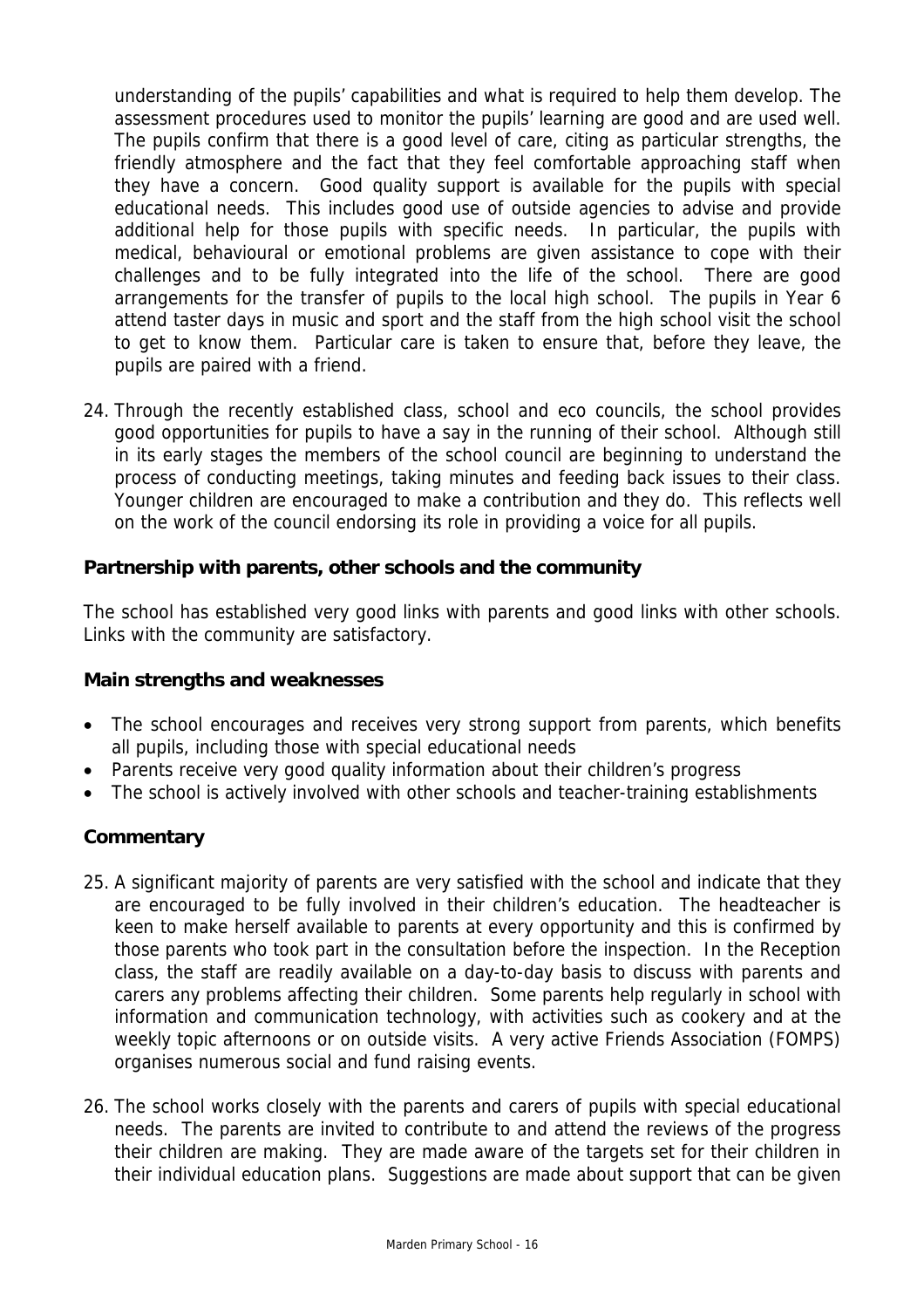at home to extend the work being done in school and the good support and assistance given by parents helps to promote the good progress and achievement of these pupils.

- 27. The school provides wide-ranging information through the termly curriculum sheets, regular newsletters and guidance on supporting homework. The parents are kept very well informed on how their children are progressing. Almost all parents attend the three parents evenings offered each year and they speak highly of the 'tracker books', taken home each term, which contain examples of the pupils' work, indications of their progress and a comment on their personal development. In addition, the annual reports on the pupils' progress are of good quality, providing a very clear summary of the appropriateness of the pupils' progress and clear targets for improvement. The pupils contribute to this progress by identifying and commenting on what they have achieved.
- 28. The school is keen to play its part in developing the next generation of teachers and, to that end, it has established good links with the University College of Worcester, for whom they provide teacher training placements. The Foundation Stage teacher is a leading teacher in her field and she regularly visits other schools to pass on her knowledge. Good links have been forged with the local high school to which most pupils transfer after Year 6. The co-ordinator for physical education leads the schools involvement in a sports confederation, which enhances the links with local schools.

# **LEADERSHIP AND MANAGEMENT**

The leadership, management and governance of the school are good.

### **Main strengths and weaknesses**

- The new headteacher has been quick to assess the school's strengths and weaknesses and has established clear priorities for improvement
- The headteacher, staff and governors have created a very positive ethos in which all pupils, whatever their background or ability, are valued and encouraged to fulfil their potential
- The governors have improved their awareness of how well the school is doing and have a clear understanding of their strategic role
- The role of subject co-ordinators has improved since the last inspection but their role in monitoring the teaching and learning is still under-developed

# **Commentary**

29. Since taking up her appointment at the beginning of term, the headteacher has placed continuing school improvement at the top of her agenda. She has quickly gained an insight into what the school is doing well, has a clear vision for addressing the areas for development and has built effective partnerships with the deputy headteacher, other staff and governors, so that they, too, share this vision. The school believes very strongly in providing equal opportunities for its pupils and this is shown in the way that all of them, including those with special educational needs, have access to a wide and varied curriculum. The co-ordinator for special educational needs (SENCO) makes a strong contribution to this ethos, working well with the teachers and teaching assistants and ensuring that the procedures and documentation for these pupils are thorough and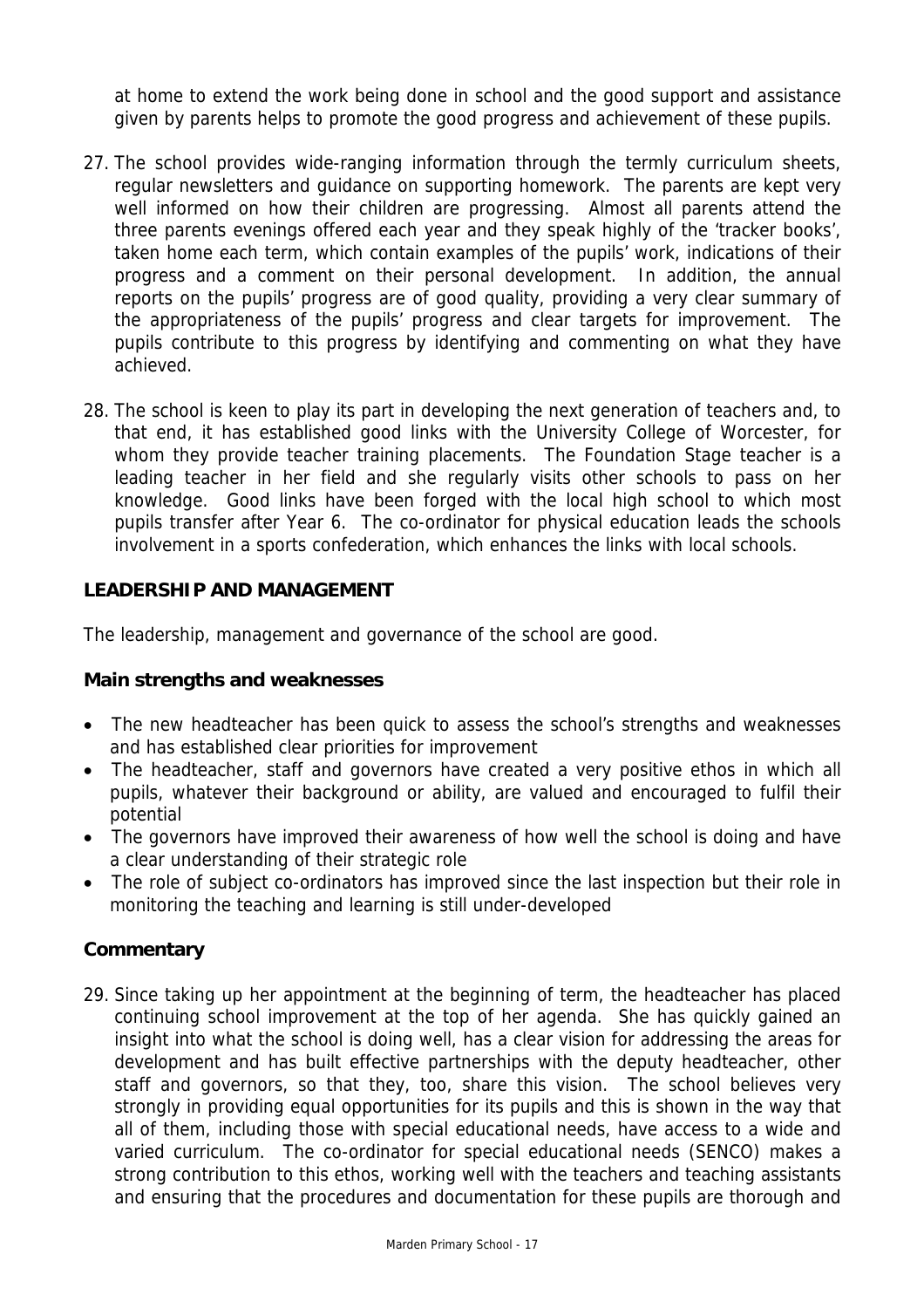well organised. The governors are supportive of this work and provide extra resources for teaching and support, which contributes effectively to the good overall progress and achievement of these pupils.

30. School improvement planning has been enhanced since the last inspection. It is now much more evident how the targets outlined in the plan will be achieved, who will lead the developments, at what cost and how long they will take. The headteacher has added her own priorities, following a full and frank audit of the school's performance. As a result, the headteacher, staff and governors are well placed to secure further improvement. For example, the school has rightly identified the need to improve the pupils' writing in Years 1 and 2 and, although there is still more work to be done, is moving steadily to secure the necessary improvement. The governors have successfully introduced strategies to improve their awareness of the progress being made towards the targets in the school improvement plan, including establishing effective links with the co-ordinators of each subject. Some governors are regular visitors to school although, for many, opportunities to visit lessons are limited. The governors are very supportive of the headteacher, are very aware of their statutory responsibilities and have a significant impact on the school's direction. The governors keep a close check on the management of finance and they are well supported in dayto-day administration by the efficient new secretary. The balance carried forward in the table below has been accrued to enable the governors to maintain staffing levels and to fund modifications to the building, including the provision of a new toilet area.

| Income and expenditure (£)     |         |  | Balances (£)                        |        |
|--------------------------------|---------|--|-------------------------------------|--------|
| Total income                   | 307.867 |  | Balance from previous year          | 61,175 |
| Total expenditure<br>329.934   |         |  | Balance carried forward to the next | 48.703 |
| Expenditure per pupil<br>3,836 |         |  |                                     |        |

#### **Financial information for the year April 2003 to March 2004**

31. The small staff work together effectively to ensure that all subjects have their place in the curriculum, to keep abreast of changes and to manage the resources. This is an improvement since the last inspection. The Foundation Stage is well led and managed. The teacher in charge is working well to promote and develop the curriculum for these youngest children. She has a clear vision of good practice to promote the progress of the children and provides a good role model for other schools in her role as a teachermentor for the Foundation Stage. Through the school's involvement in the Primary Leadership Programme, the co-ordinators for literacy and numeracy are becoming more aware of the work across the school in these important areas. However, in many other subjects, there have been too few opportunities for the co-ordinators to monitor and influence the teaching and learning. One consequence is that it is not always clear how the long-term planning in the subjects builds on the skills that the pupils have learned in previous years.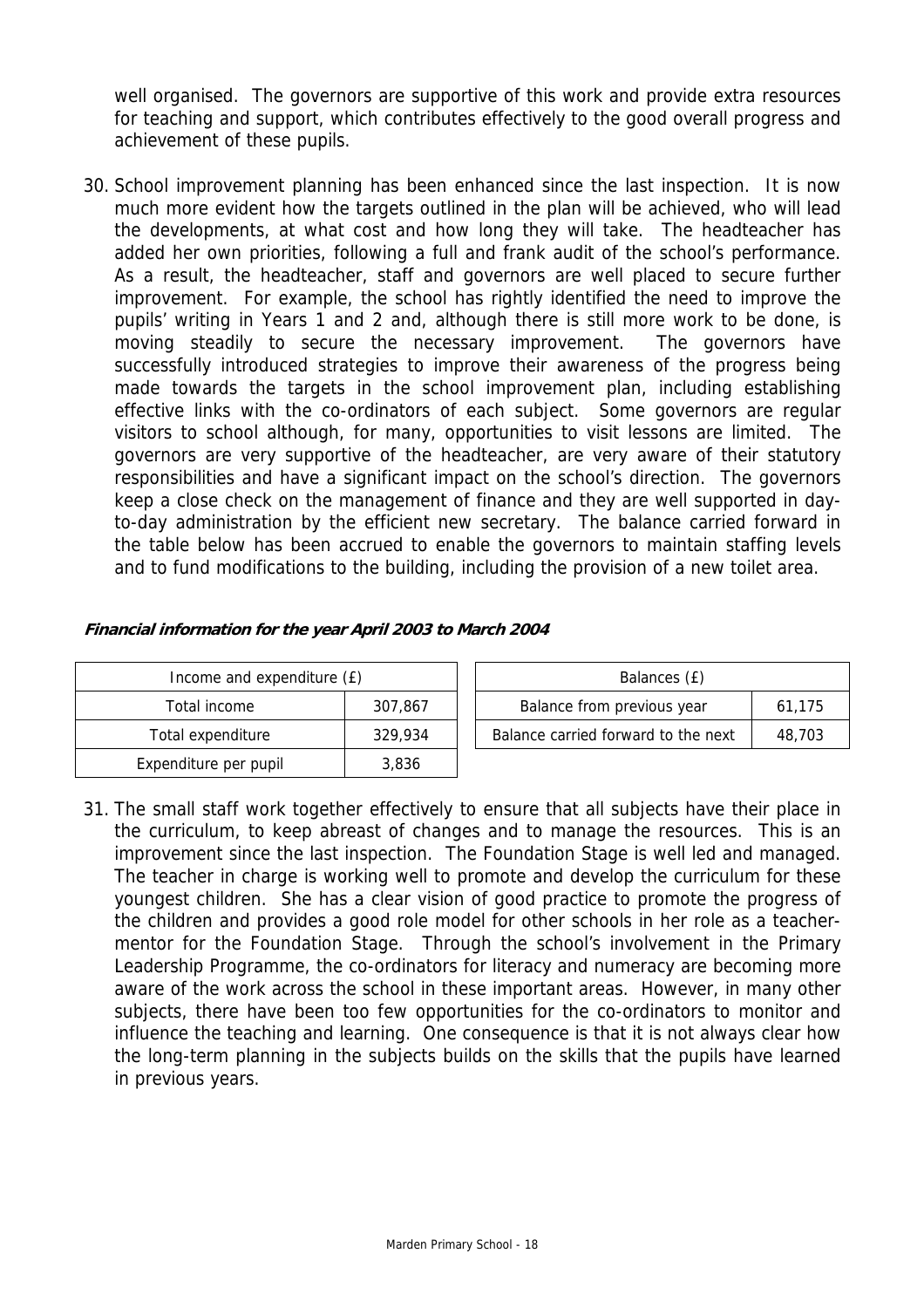## **PART C: THE QUALITY OF EDUCATION IN AREAS OF LEARNING, SUBJECTS AND COURSES**

# **AREAS OF LEARNING IN THE FOUNDATION STAGE**

Overall provision in the Foundation Stage is **good.**

#### **Main strengths and weaknesses**

- The children achieve well in the reception class and make very good progress in their speaking and listening, knowledge and understanding of the world and physical development
- The basic skills of reading, speaking, listening and number are well taught
- The teaching assistants are very well used to support learning
- The careful planning provides a range of interesting activities but fewer opportunities for independent learning are available

- 32. The children join the reception class at the start of the autumn term; at present there are 14 children in the class, attending full time. The children enjoy coming to school and get a good start to their education. The very good relationships that exist between parents and the school, combined with a good induction programme, mean that the children settle quickly into the class routines. The attainment of the children when they start school varies from year to year and covers a broad range but, overall, it is average. They achieve well in each of the areas of learning, because of the good teaching. Most are likely to reach the goals expected of them by the end of Reception and about a quarter are on course to exceed them, which is a similar picture to that found at the time of the last inspection. The class teacher leads the Foundation Stage well and has very high expectations of herself, the support staff, and the children. Planning of the work for the children is thorough and provides good opportunities for the children to access all the areas of learning and the literacy and numeracy strategies. Occasionally, the adults over direct the activities and the children lose opportunities to learn and explore independently. The way that the children's progress is assessed and recorded has improved since the last inspection and the information gained is well used to plan the next steps in the children's learning. The school benefits from the involvement of the Reception teacher in the local education authority's teacher-mentoring programme, in which the teacher shares her good practice with other schools.
- 33. The children achieve well in their **personal, social and emotional development.** The majority come mainly from the community playgroup held at the school but others have a varying experience of working and playing alongside other children. They settle quickly and happily into school life and the teacher and other adults make sure that all of the children have a clear idea of what is expected of them. The children develop very positive attitudes to learning and soon begin to share equipment, take turns and follow instructions. The teacher and teaching assistants have very high expectations of how the children should behave and, as a result, they benefit from the very orderly and secure environment. Relationships are very positive and the children behave very well, co-operate, concentrate, and persevere well to complete tasks. The staff make sure that all of the children, including those with special educational needs, are fully included in all activities and are able to achieve well. There is a strong emphasis on developing the children's learning through structured activities. Occasionally, however, opportunities to develop their independence through making choices and decisions are missed.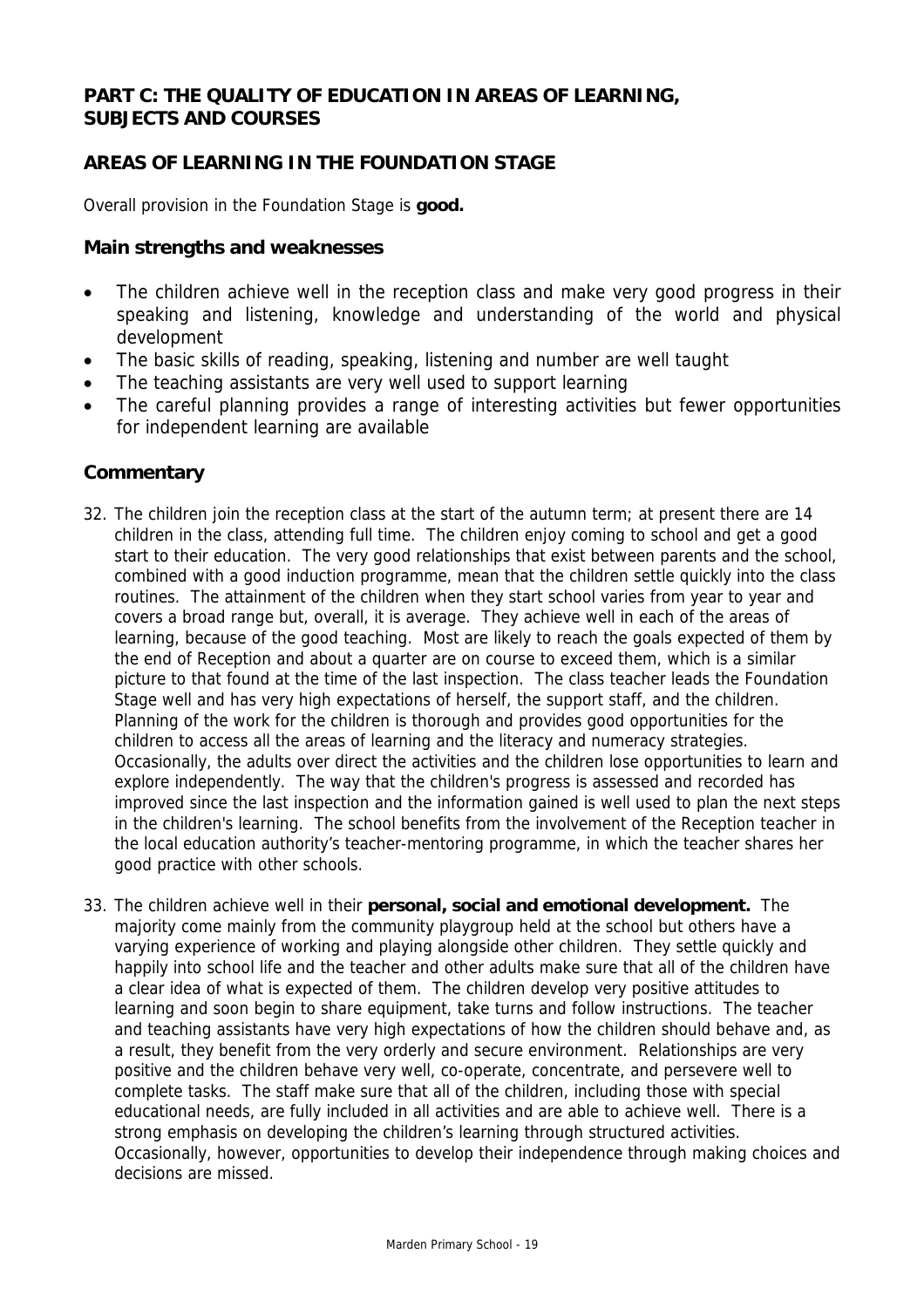- 34. The teaching of **communication, language and literacy** is good and builds well on the wide range of skills that the children bring from home and other pre-school settings. They make particularly good progress in learning to speak and listen through the many opportunities to discuss their work, respond to events in stories, answer questions and take part in discussions. They are encouraged to take part in role-play activities and join in songs and rhymes and the adults frequently make good quality interventions to promote the children's progress. The children are good listeners, learn to take turns to speak and respond positively to the adults. The teaching of early reading skills is good. The children soon learn to recognise and sound letters and they enjoy sharing books with adults and each other. By the end of the reception year, many of the children read simple books fluently and are able to retell stories they have read. They are well supported through the home-school reading partnership and have very positive attitudes to books and reading. The children are provided with good opportunities to write for different purposes, for example retelling stories, sequencing events and writing captions to go with pictures. Writing skills are carefully taught so that the children learn to form letters correctly as well as learning to write and spell a basic vocabulary of key words. In some cases, however there is an overuse of copy-writing that limits the children's development of independent writing skills when trying to spell words for themselves.
- 35. The children are making good progress in their **mathematical development.** Most are able to count to 20 and beyond, and they are developing a good understanding of mathematical language. The planning for this area of learning is good with an emphasis on practical activity and making effective use of the children's enthusiasm for counting and using numbers. Songs and rhymes play an important part in the children's early mathematical development and the children enjoy joining in with these. The teacher uses a variety of activities and resources to make the learning fun such as sorting teddy bears into different sets and playing counting games. When snack time arrives the children take it in turns to be the shopkeeper and 'buy' their drinks and fruit using different combinations of coins. These activities all have a positive impact on the children's achievement.
- 36. There is particularly strong provision made to develop the children's **knowledge and understanding of the world** and they achieve very well in this area of learning. The children have regular opportunities to explore the properties of sand and water and use construction toys. Volunteers and staff augment the curriculum through real-life tasks such as working with the children to build walls and sow seeds and tend the garden. They learn about the local area and their environment through visits to the butcher's shop and regular walks to the woods. The children have good opportunities to use computers and other information and communication technology. They know how to use a program to 'dress teddy' and use the mouse confidently to point, click and drag objects into position. Together with the pupils in Years 1 and 2, the children enjoy the visit by the local museum education service, when they learn about toys from bygone times and compare them with their toys today. The children have good opportunities to learn about their own culture and traditions and also to participate in whole school topics, finding out about the customs and beliefs of religions such as Hinduism as they celebrate Diwali.
- 37. The provision for the children's **physical development** enables them to make very good progress because the teacher works hard to provide suitable opportunities for them to develop good fine and gross motor skills. The children use paintbrushes, pencils and scissors with care and precision and have good opportunities to develop good physical control through joining together pieces when completing jigsaws, using construction sets and sewing. There are sufficient numbers of wheeled toys for the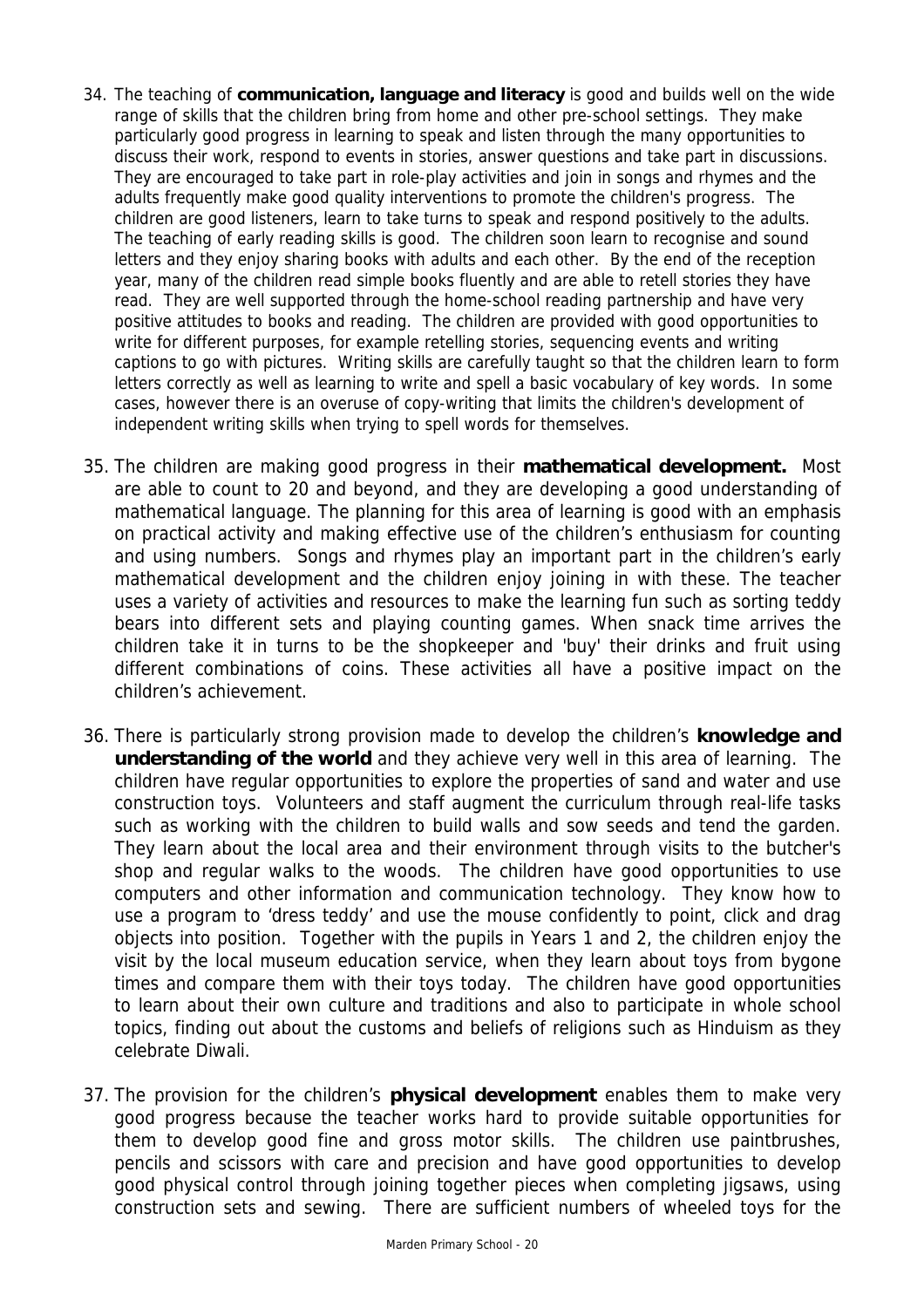children to use in the outdoor area and they ride them with care and precision. The small size of the space limits the opportunities for more exciting use of outdoor equipment. At present the adventure playground is awaiting the fitting of a safety surface but the school hall has facilities for the children to climb and balance and regular lessons promote the children's physical development indoors.

38. The children enjoy art, story and imaginative play and music and are achieving well in their **creative development**. Good use is made of a visiting music teacher to extend the opportunities for the children to sing and do actions to music. The children know a good range of colours and they paint with enjoyment, confidence and skill. They enjoy making hats for their teddies as they are helped to measure and construct cones before decorating them with shiny paper. Materials such as water and sand are available for children to use and explore regularly. The children act out stories imaginatively in the toyshop and dressing up areas. However there are fewer opportunities for them to use the outdoor area independently, where the equipment is more limited and there are difficulties with the space if the wheeled vehicles are being used.

# **SUBJECTS IN KEY STAGES 1 and 2**

### **ENGLISH**

Provision in English is **good**.

#### **Main strengths and weaknesses**

- The pupils achieve well because they are well taught
- Reading is well organised, standards are above average and the pupils develop a love of books
- The school has rightly identified the need to improve writing in Years 1 and 2 and there is still more to be done, particularly for the more able pupils
- The teaching assistants provide very good support
- Assessment arrangements are thorough and a close check is kept on the pupils' progress

- 39. By the end of Year 2, the pupils attain standards that are above average in reading, speaking and listening and they are average in writing. By the end of Year 6, the inspection confirms that standards in English are above average. This is higher than the performance of eleven year olds in the 2004 tests, which was average but, in recent years, the results, have been consistently above or well above average. Across the school, most pupils, including those with special educational needs, achieve well. Standards are similar to those found in the last inspection.
- 40. Overall, the quality of teaching is good and this has a positive impact on the pupils' achievement. Very good teaching was seen in Years 5 and 6 and, as a result, the rate of progress made by most pupils increases in the oldest class. One lesson observed was particularly successful because of the way that the teacher focused on what she expected the pupils to learn and presented the material in an interesting and challenging way. Consequently, the pupils made rapid gains in their understanding of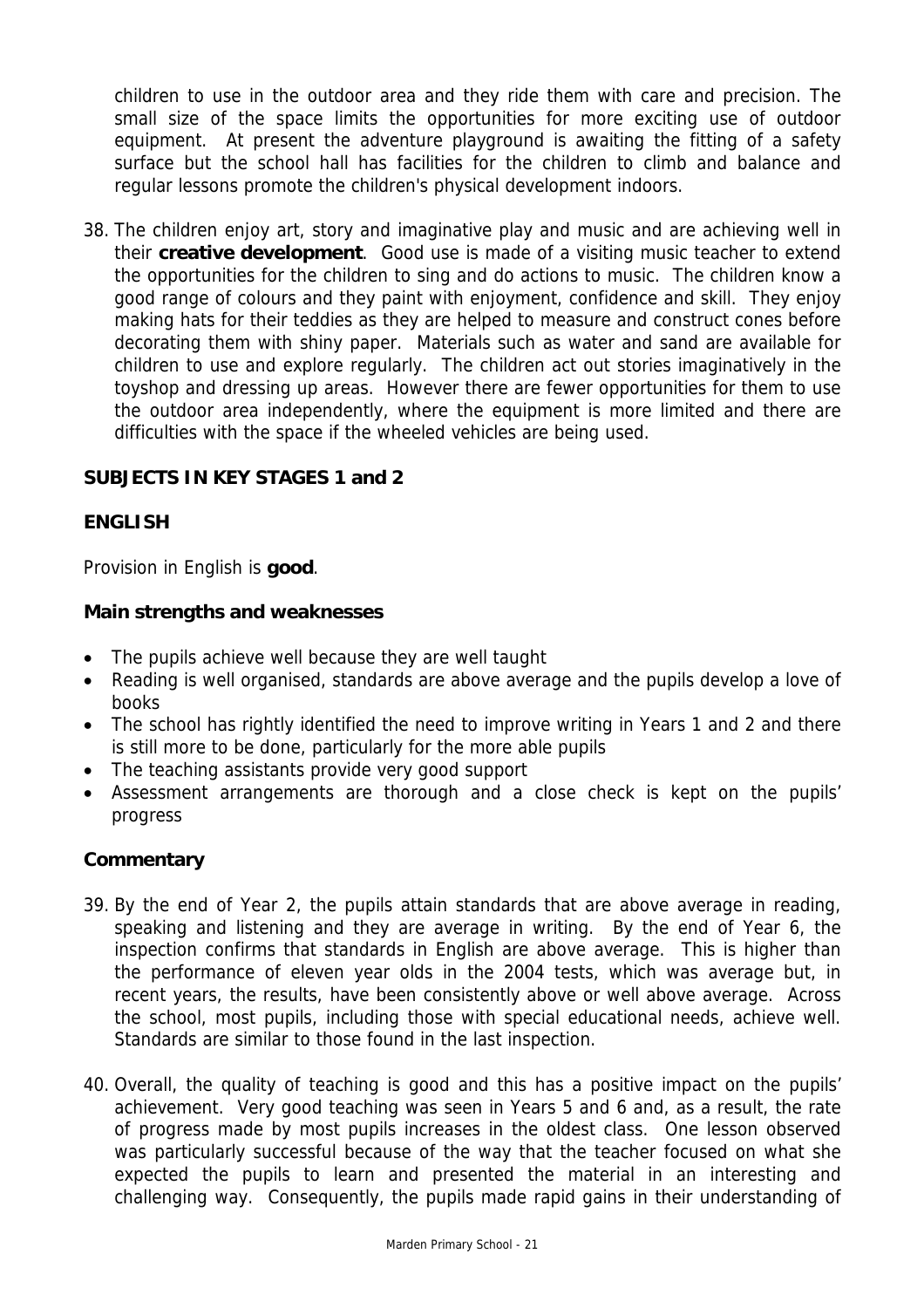complex sentences and were able to identify and use main and subordinate clauses. Across the school, lessons are well planned, brisk and enjoyable. The teachers have high expectations of the pupils and ensure that there is a high level of involvement in lessons. The pupils respond well to the many opportunities for them to ask and answer questions, offer opinions and listen to others in the discussions in literacy sessions and lessons in other subjects.

- 41. The teachers have a good knowledge of how pupils develop their literacy skills and implement the National Literacy Strategy well. The lesson planning, particularly in the older classes, ensures that the more able pupils are stretched and there are many examples of good quality, thoughtful and analytical writing amongst the older pupils. Those who need more support with their work get it and the pupils with special educational needs are well supported by teachers and teaching assistants across the school, which contributes to their good progress and achievement. Procedures for assessing the pupils' work and tracking their progress are good and this information is shared usefully with parents. Day-to-day assessment, including the marking of the pupils' work, is good and the pupils receive clear information about how they can improve. The subject is well led and managed by the co-ordinator who ensures that there is a consistency of approach from class to class. The newly introduced interactive whiteboards are already being used to good effect to enhance the presentation of information and to capture the pupils' interest.
- 42. The teaching of reading builds upon the good start made by the children in the Foundation Stage. The reading programme is well organised across the school and the teachers keep a close eye on how well the pupils are doing. Reading diaries provide a useful link between home and school and the support provided by parents at home plays a major part in the good progress made by the pupils. Parents report their appreciation for the school's approach to teaching reading, particularly the way in which individual needs and interests are taken into account. Consequently, the pupils read accurately and confidently and have positive attitudes to reading. Older pupils, in particular, enjoy talking about their wide-ranging tastes.
- 43. The school has identified the improvement of writing in Years 1 and 2 as a priority and, with the support of the local educational authority, is reviewing its approach. Spelling and handwriting are taught systematically so that, by the end of Year 6, most pupils develop a cursive and fluent style of writing and the standard of spelling is above that usually found. There are many opportunities for the pupils to write in a variety of forms, including stories, poems, reports and personal recounts. In the early stages, however, there is an occasional over-emphasis on copy-writing that limits the opportunities for the pupils to write independently. Similarly, in some lessons, too much is done by the adults to provide spellings for the pupils as they write, again limiting their independence. This weakness has been recognised by the school and there are appropriate plans in hand to review and improve its approach. At present, the approach limits the progress made by the more able pupils and this is reflected in the below average proportion of pupils who achieved the higher Level 3 in the national assessments in 2004 and in the school's forecasts for the current year group.

### **Language and literacy across the curriculum**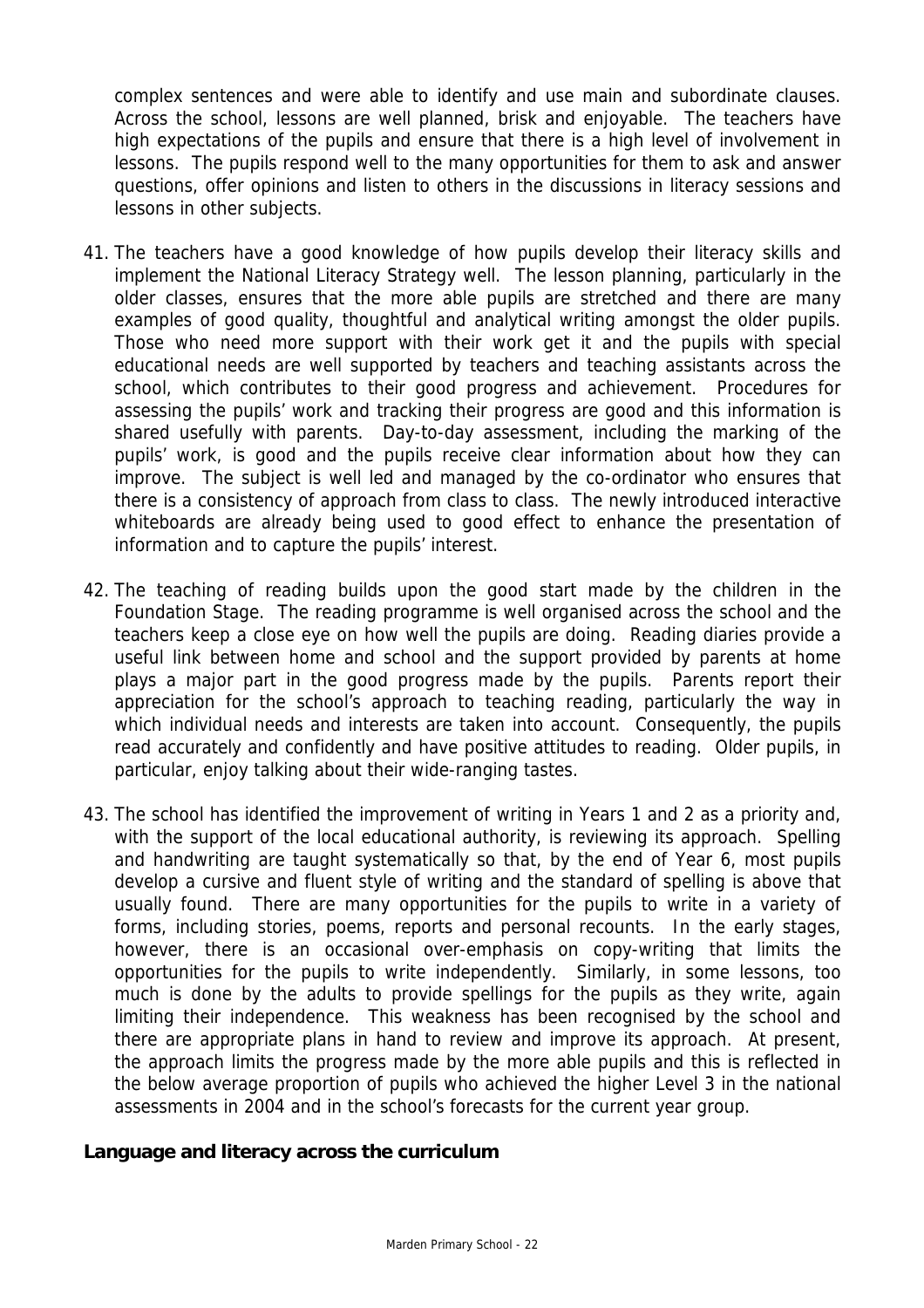44. Good use is made of the pupils' language and literacy skills in other subjects, which has a positive impact on their achievement in English and on the progress they make in other subjects. The pupils' speaking and listening are promoted well through the many discussions at the beginning and end of lessons. There are many opportunities for them to read a variety of texts, non-fiction books and to search for information on the Internet. Older pupils write at length but, amongst the younger pupils, there is an occasional over-reliance on using work sheets and copy-writing that limits the progress of the pupils' independent writing, particularly when reporting their findings in science.

# **MATHEMATICS**

Provision in mathematics is **good**.

# **Main strengths and weaknesses**

- Standards are above the national average by the time the pupils leave the school
- The pupils achieve well throughout the school, and very well in Years 5 and 6, because of the good teaching
- The teachers are using the new interactive whiteboards imaginatively
- The subject is well led and managed

- 45. Most pupils join the school with mathematical skills that are broadly average. They achieve well and, by the end of Year 2, standards are in line with what is expected of pupils of this age. The rate of progress increases in Years 5 and 6 and, by the end of Year 6, standards are above average. The number of pupils in each year group is usually small. In most years, there are a significant number of pupils with special educational needs receiving good quality support to achieve well against the targets that are set for them. More able pupils are well provided for and a good proportion of pupils achieve the higher Level 5 in the Year 6 national tests. Standards have been maintained since the time of the last inspection.
- 46. The good start made by the pupils in the Reception class is built on effectively as the pupils move through the school because the teaching of mathematics is well organised. The pupils have impressively enthusiastic and positive attitudes to mathematics and the teachers foster these very well during the lessons because the activities they provide are generally well matched to the pupils' needs. Occasionally the mental and oral starter lacks the brisk pace necessary to sharpen the pupils' mathematical thinking and prepare them for new work to be taught during the main part of the lesson. Despite this, the quality of teaching is consistently good with some very good teaching in Years 5 and 6. The teachers present their lessons in competent and interesting ways, for example by making increasingly good use of the interactive whiteboards. There is a strong commitment to the achievement of all ability groups and very good use is made of the teaching assistants to support individuals and group activities. There is a good balance between whole-class, group and individual teaching. However, on a few occasions the pace of learning slows when too long is spent on practising skills already learned. Information from regular assessments and the national tests is used to group pupils and match the work to their needs. As the pupils mature they become more aware of the targets they are aiming for and what they have to do to achieve them.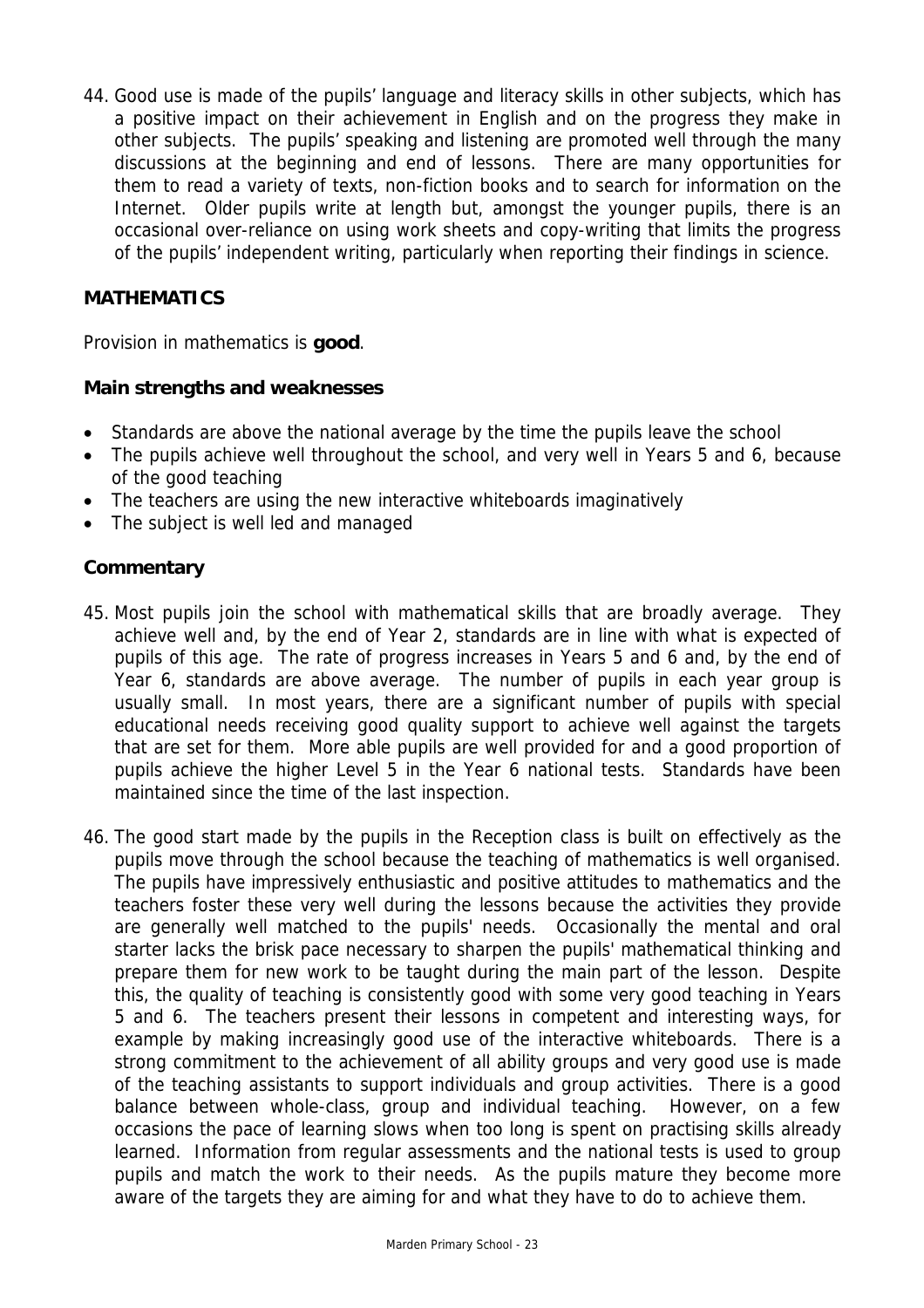47. The subject is well led and managed by the headteacher and this has a positive effect on the quality of the provision. She sets high standards in her own teaching and provides a very good example for her colleagues. She has good knowledge and understanding of how information and communication technology can be used to support and extend the teaching and learning in mathematics, including the way that the teachers are confidently using the recently installed interactive whiteboards.

## **Mathematics across the curriculum**

48. Mathematics is used well in other subjects and, consequently, the pupils are developing an appreciation of the practical uses of the skills they have learned. For instance, the pupils use graphs and tables to record data in science and in geography they learn to use different scales in map work. They measure materials in design and technology to construct Anderson shelters as part of their history topic on World War II. A time-line is displayed to help pupils appreciate the events that have happened during different eras and how they themselves fit into a historical context. Throughout the school, the pupils take part in cookery activities using weighing and measuring skills. An increasing use of information and communication technology is being made to enhance learning in mathematics - particularly exciting are the 'voting pods' used by the older pupils to answer questions individually. The results are graphically shown on the interactive whiteboard and the answers are stored electronically so that the teacher can check the pupils' understanding and progress.

# **SCIENCE**

Provision in science is **good**.

### **Main strengths and weaknesses**

- The pupils achieve well and standards are above average by the end of Year 6
- There is a good emphasis on practical work and investigations
- There is an occasional over-use of work sheets which limits the opportunities for younger pupils to select the most appropriate way of recording their work

- 49. Standards are average at the end of Year 2, reflecting the teacher assessments for pupils in Year 2 in 2004. At the end of Year 6, standards are above average. The results for eleven year olds were well above average in 2004 although, due largely to the small number of pupils in each year group, they have varied from year to year in recent times. Standards at the end of Year 6 are higher than they were at the time of the last inspection.
- 50. Overall, the quality of teaching is good. The use of first-hand experience and investigational work is a central feature of the lessons and this successfully develops the pupils' scientific knowledge, skills and understanding. In a successful lesson in Years 1 and 2, the pupils were observed identifying and selecting properties so that they could sort a variety of materials into groups. They co-operated well and were well supported by the teacher and teaching assistant so that, by the end of the lesson, they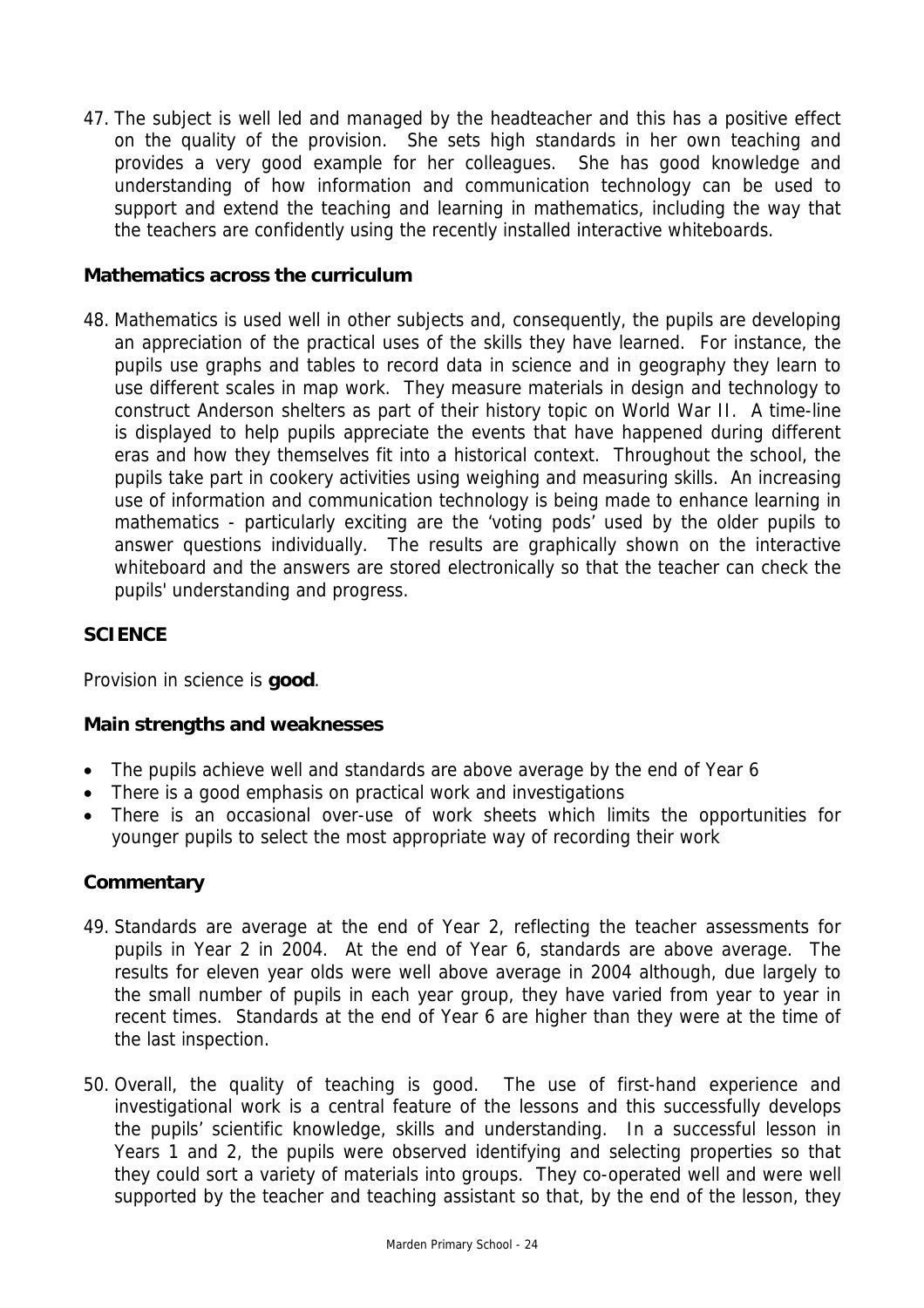were able to describe the similarities and differences of everyday objects, make generalisations and sort them accordingly. On a similar theme, the pupils in Years 3 and 4 evaluated a range of gloves, determining why the materials they were made of rendered them fit for their purpose. The pupils show an increasing ability to organise their investigations that enabled them to answer a range of questions posed by the teacher. Further evidence of the pupils' increasing awareness of carrying out a fair test was seen in Years 5 and 6 as the pupils explored the factors that affect how well sugar dissolves. The teaching was good in each of the lessons seen: there was a clear emphasis on guiding the pupils through what they were expected to learn and the teachers were ably assisted by the teaching assistants. The planning takes good account of the needs of pupils of different abilities. As a result, the pupils make good progress and achieve well.

- 51. For their part, the pupils are very interested in the work they cover. They concentrate well, persevere when faced with difficulty, co-operate with the staff and their classmates and take pride in the way that they set out their work. Occasionally, however, there is an over-use of recording sheets provided by the teacher, which limits opportunities for the pupils to decide the best way of recording their findings and, for the younger pupils, reduces their opportunities for independent writing.
- 52. The co-ordinator provides effective leadership and has a secure understanding of strengths and weaknesses in the subject. The school recognises that the role needs to be developed by creating further opportunities for monitoring the teaching and learning. Science is often the central subject in a topic or theme that includes work in other subjects. This is effective as the planning is clear about how the skills are to be taught progressively as the pupils move through the school.

### **INFORMATION AND COMMUNICATION TECHNOLOGY**

Provision in information and communication technology (ICT) is **satisfactory**.

#### **Main strengths and weaknesses**

- The provision is improving because of the good leadership of the co-ordinator
- The pupils enjoy using computers and they make good use of them in other subjects
- There are some gaps in the pupils' knowledge, skills and understanding

### **Commentary**

53. By the end of Years 2 and 6, the pupils attain standards that are in line with the expectations of pupils of this age and their achievement is satisfactory. The headteacher, in her role as subject co-ordinator has identified what needs to be done to improve the provision and has a clear plan of action to achieve it. The computers in the suite have been updated and interactive whiteboards have been introduced into the classrooms for Years 1 to 6. Staff training has improved their knowledge and confidence and this is having a positive impact on standards. The staff are quickly embracing the potential of the interactive whiteboards and they are a regular, and positive, feature of lessons in many subjects. There are plans to review the resources for whole class teaching as the suite is small and it is difficult for the whole class to work simultaneously at a computer. The staff adopt two preferred methods of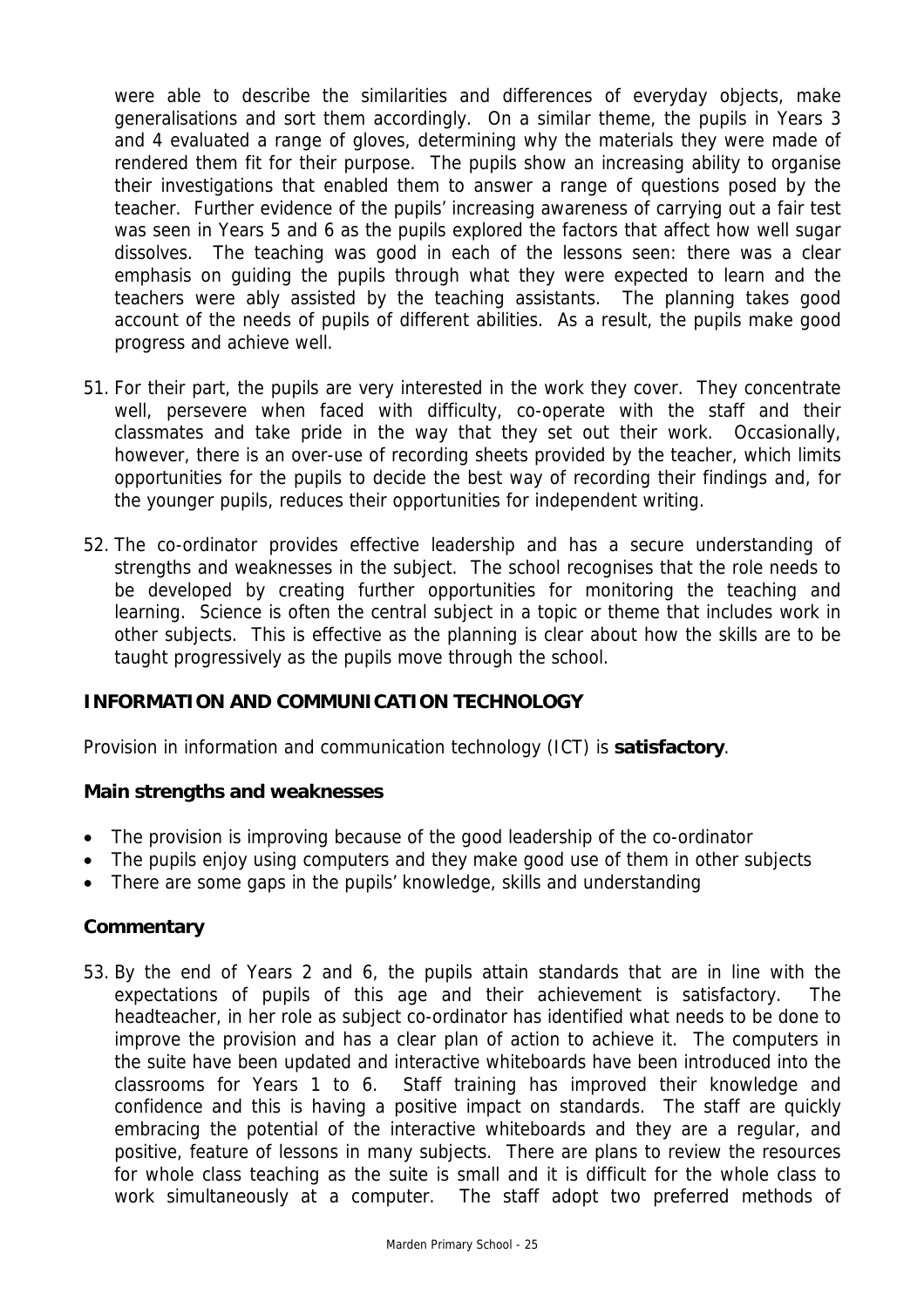organisation to compensate for this: by using additional computers situated elsewhere in classrooms, the library or staffroom, or by having half of the class working in the suite while the remaining pupils work at other, often related activities. Both methods are effective, due to the presence of support staff in most lessons and to the pupils' impressive behaviour when not being directly supervised, but it is difficult for the teacher to maintain an overview of all of the pupils' progress.

- 54. No direct teaching was seen in Years 1 and 2 and two lessons were seen in Years 3 to 6. In a sound lesson in Years 3 and 4, the pupils created a newspaper front page to tell the story of the conquest of Everest. The pupils were able to use word processing skills to manipulate the text, altering the size and style of the typeface confidently. While the pupils consolidated and reinforced their skills, the planning for the lesson was not sufficiently precise about the new learning that was expected to take place. In a very good lesson in Years 5 and 6, the pupils made very good progress in their understanding of how sound, words and pictures can be used to present information about hot and cold climates. The pupils worked confidently to import pictures from the Internet and they used animation to enhance the visual appeal of their work. The teaching was very effective because the teacher has a very secure subject knowledge that enables her to present the work in an interesting and challenging way. She was very well supported by the teaching assistants.
- 55. From the lessons observed, discussions with the pupils and a scrutiny of their previous work, the pupils have positive attitudes to using computers and other technology. They have a good recall and understanding of the work they cover and acquire good skills, for example, in word processing. However, there are some gaps in the pupils' knowledge, for example in control and modelling, due largely to a shortage of relevant resources. Some areas, including the use of spreadsheets, are not yet covered in sufficient depth for the pupils to reach the expected levels. This has been recognised by the co-ordinator who has suitable plans for ensuring that all elements of the National Curriculum are taught in sufficient detail and at the appropriate levels.

### **Information and communication technology across the curriculum**

56. This is a strength of the school's provision for ICT. During the inspection, computers were in regular use and the pupils' previous work contains many examples of them using computers in other subjects. This has a positive impact on their learning and achievement in ICT and on the progress they make in those subjects. Word processing is evident in the many examples of stories, poems and other form of writing in books and on display. ICT is increasingly used in mathematics and science, for example when collecting data from investigations, or when pupils in Year 3 learn about angles of turn when controlling a programmable floor robot. In a Year 5 and 6 geography lesson, the pupils took great delight in using video cameras to produce a television interview about the hottest and coldest places on Earth, complementing the multi-media presentations they made in an ICT lesson. The Internet is used regularly for research purposes in history and, in art and design, computers were used to create portraits inspired by Andy Warhol.

#### **HUMANITIES**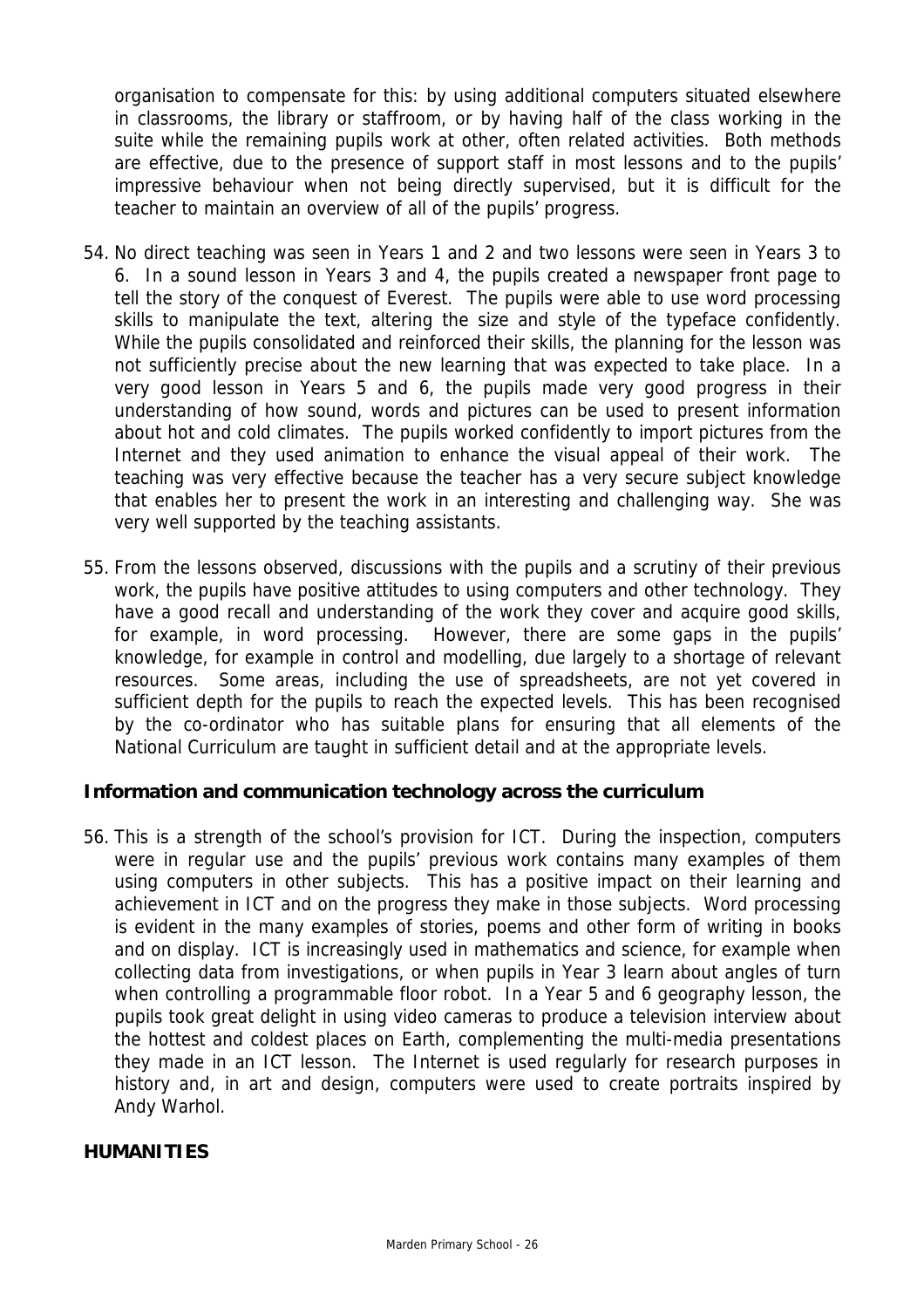- 57. No lessons were seen in **history** and one in **geography**. So no overall judgements about provision can be made. From a scrutiny of the teachers' planning, the work in the pupils' books and on display and from discussions with teachers and pupils, it is evident that both subjects have a secure place in the curriculum of the school and that the requirements of the National Curriculum are met. Although the subject coordinators work hard to guide developments and support colleagues with their planning, there are few opportunities to monitor and evaluate teaching and learning. The work is often planned as part of a broader topic containing other subjects. While this is successful, it is not always clear how the skills learned by the pupils are developed progressively as they move through the school.
- 58. In a successful geography lesson in Years 5 and 6, the pupils used video cameras to create a television programme about the key features of a cold climate, demonstrating a good understanding of the extremes of temperature and how they influence the lives of people who experience them. The pupils in Years 1 and 2 identified local features on a map and plotted their journey to school. Those in Years 3 and 4 looked further afield to identify continents, the poles and some of the world's major cities.
- 59. In history, the school plans a rolling programme of topics in order to ensure that pupils do not repeat areas, however there is insufficient attention paid to planning for the progressive development of skills such as historical enquiry. The pupils talk enthusiastically about what they have learned. The teachers seek to make the lessons interesting by linking learning in different subjects. For example, the older pupils have constructed models of Anderson shelters as part of their work on World War II and particularly enjoyed finding pictures of wartime leaders from the Internet. Writing letters from evacuees to their families left behind gives good opportunities for pupils to use their literacy and imaginative skills. Visits and visitors are also used well to support and enhance learning in history. The pupils in Years 1 and 2 have recently been visited by the local museum service from Hereford who brought a number of artefacts from Victorian times for the pupils to observe and contrast with present day items. An understanding of chronology is developed well throughout the school and is supported by time lines showing important events in history.

### **Religious education**

Provision in religious education is **satisfactory**.

# **Main strengths and weaknesses**

- The co-ordinator is enthusiastic and is having a good impact on the provision
- The pupils achieve well in gaining knowledge of a range of religions and religious traditions
- The subject makes a good contribution to pupils spiritual, moral, social and cultural education

# **Commentary**

60. Standards are similar to those seen at the time of the last inspection. The pupils' attainment is in line with the expectations of pupils in Years 2 and 6 as outlined in the Locally Agreed Syllabus. By the time they leave the school the pupils have achieved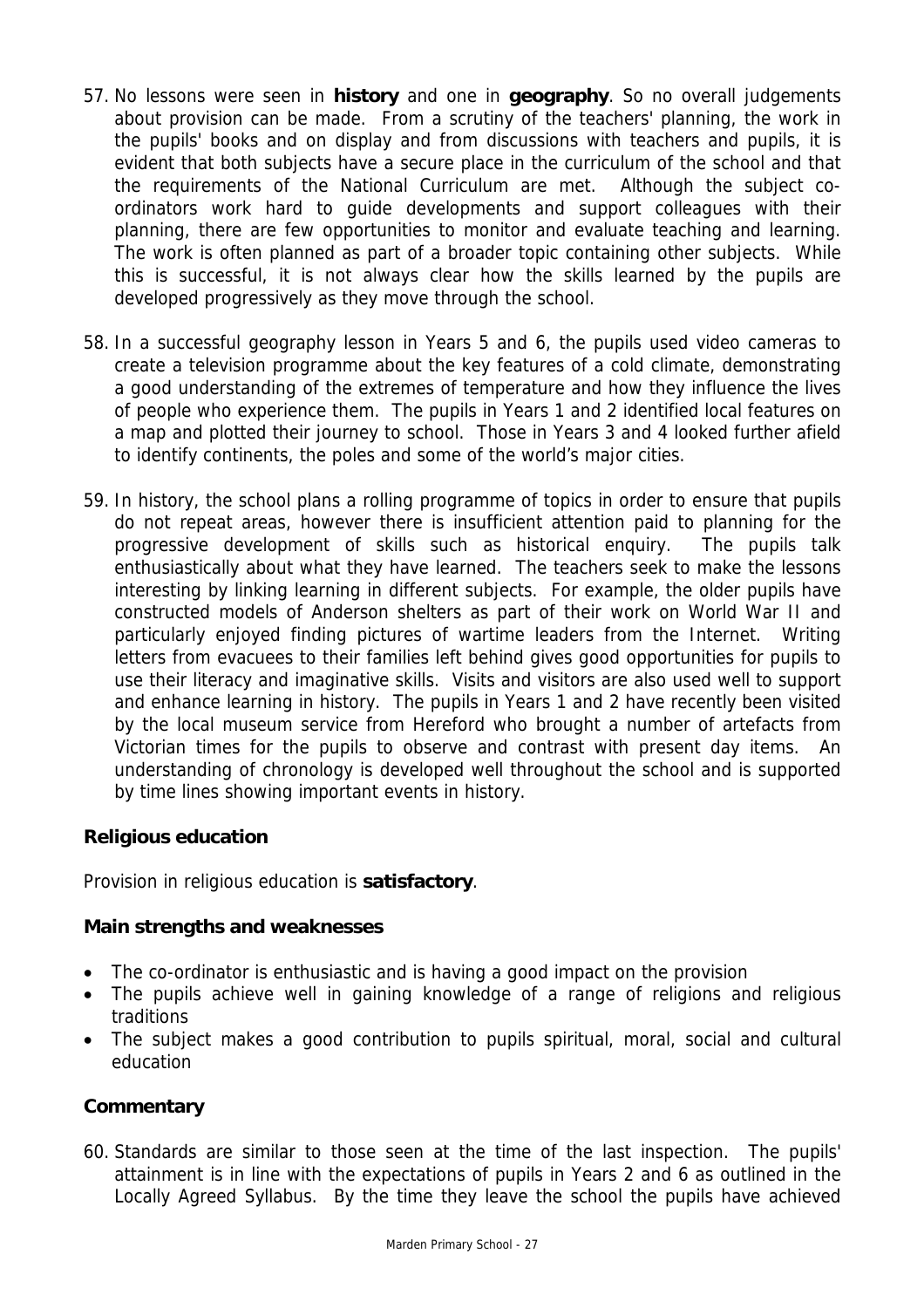well in gaining knowledge of Christianity and a range of other world faiths. Talking with pupils, it is clear that they have a good recall of what they have learnt from their religious education lessons. They find it interesting to discuss what they have learned, for example, about Hinduism and how and why Diwali is celebrated. The religious education lessons make a good contribution to the pupils' spiritual, moral, social and cultural development.

- 61. The quality of teaching is satisfactory overall, although one very good lesson was seen in Years 5 and 6. The school's planning covers the requirements of the Locally Agreed Syllabus. The pupils learn about a range of religions: they hear stories from the different traditions and discover facts about features such as celebrations and sacred books. The teachers encourage and engage the pupils well and those with special needs are well supported and achieve as well as their classmates. In a lesson on 'aids to prayer', the teacher provides an excellent range of experiences for the pupils to encounter. These range from music, through the use of rosary beads and prayer wheels to candles and quietness. The pupils respond with impressive maturity as they move around the various artefacts and discuss with one another their opinions on the effectiveness of each one. The pupils are so engrossed in the assignment that they wish to complete all the experiences rather than move onto a different task.
- 62. An enthusiastic and experienced teacher co-ordinates the subject well. She tries hard to ensure that available resources are well matched to the pupils' needs and is constantly alert to finding opportunities to extend and enhance learning in religious education. However, there have been few opportunities to monitor the teaching and learning in order to maintain an overview of strengths and weaknesses.

### **CREATIVE, AESTHETIC, PRACTICAL AND PHYSICAL SUBJECTS**

- 63. No lessons were seen in **design and technology** or **music**, so judgements about the quality of provision are not possible.
- 64. The work in design and technology is often planned to support the learning in other subjects. The pupils in Years 1 and 2 have designed wheeled vehicles, which they recorded on carefully labelled diagrams and created paper-plate puppets. Those in Years 3 and 4 have evaluated the effectiveness of different types of scissors. Although the pupils receive a worthwhile range of experiences, the planning is not sufficiently precise about how the pupils learn new skills as they move from class to class.
- 65. The school employs a specialist teacher and he is using the national guidelines to plan work in music. From the evidence of assemblies, group and individual instrumental tuition and recorded work, it is clear that the pupils have opportunities to listen to music, sing, play a range of instruments and to compose and perform. Music is well used to promote the pupils' spiritual, social and cultural education and it contributes well to their personal development. There are regular opportunities for the pupils to listen to and appraise music from a range of traditions and cultures, including concerts given by the local education authority music service. The pupils enjoy taking part in performances for parents, carers, and friends of the school. They know a good range of songs and hymns. Opportunities to learn to play the recorder are open to all pupils and they are making good progress. The most advanced recorder group of six pupils play confidently and competently to accompany the singing in assemblies. Many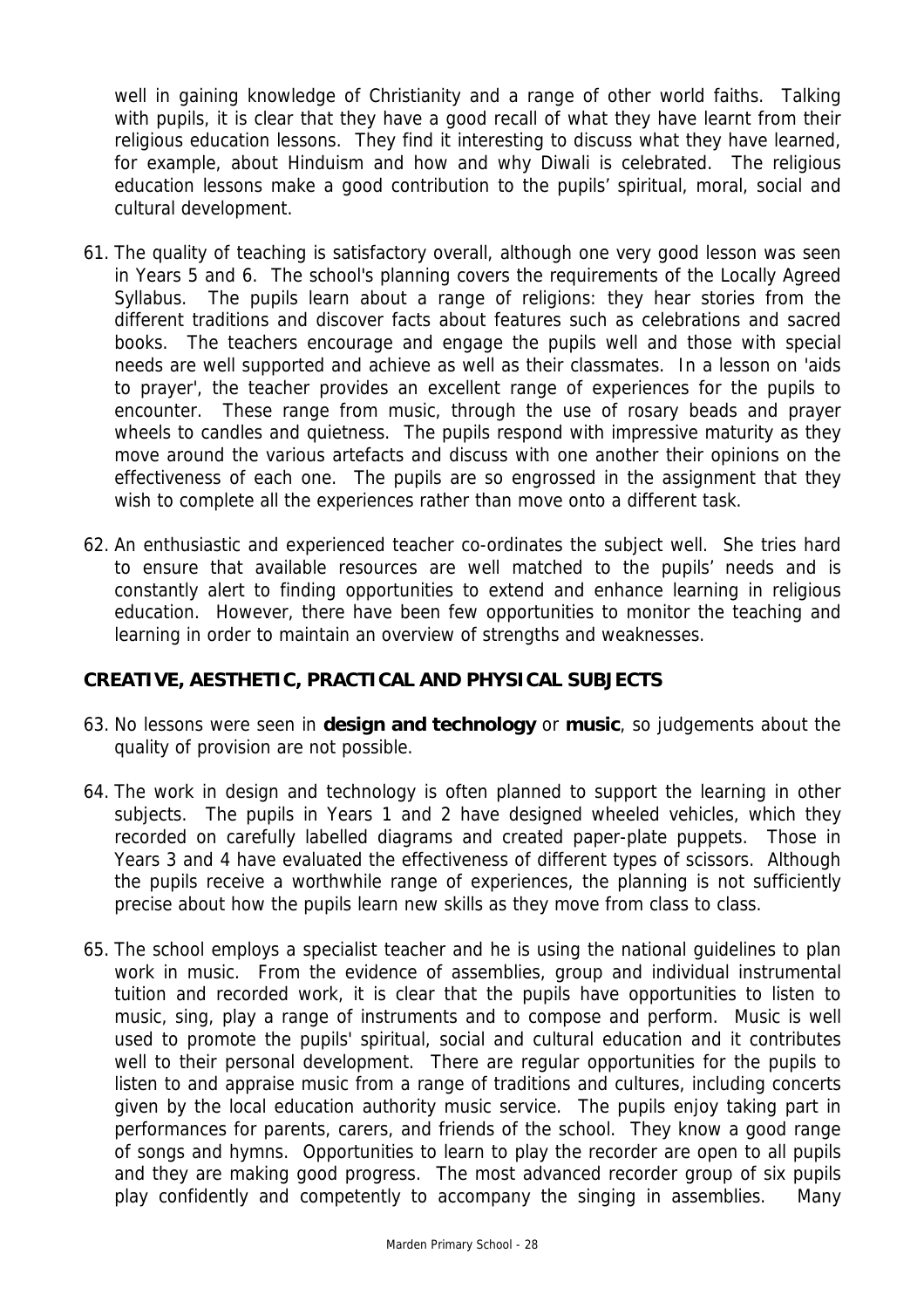individual and small group instrumental sessions are offered, for which the parents pay, and many children take advantage of these lessons.

# **Art and design**

Provision in art and design is **good**.

## **Main strengths and weaknesses**

- The pupils produce work of a high standard and achieve very well
- The teaching is consistently good
- The subject makes a good contribution to the pupils' personal development

### **Commentary**

- 66. Standards in art and design are above the expectations of pupils of this age and they achieve very well. This is a similar situation to that found at the time of the last inspection. The subject makes a good contribution to the spiritual, moral, social and cultural education of the pupils and to their personal development. The pupils enjoy their lessons, concentrate well and take pride in their efforts. They have good opportunities to explore and use a good range of techniques and media. They consider the work of different artists and begin to evaluate their own work in a mature and developmental way. The pupils approach their work confidently and are not discouraged if they do not fully succeed at the first attempt.
- 67. The teaching and learning are good because the teachers have good knowledge and understanding of the subject and are confident about teaching different techniques. They manage the pupils well, have high expectations of their behaviour and diligence. Very good use is made of the teaching assistants to extend the support given to less able or confident pupils and this enables them to fully participate in the good quality activities.
- 68. The leadership and management of the subject are good. This is because the coordinator, who plans the various topics that the classes are going to cover, shares her enthusiasm and expertise well with other members of staff. At present, the whole school is engaged in working on creating images that emulate the artistic style of Andy Warhol. The pupils are given good opportunities to use and develop their painting, drawing and ICT techniques. The resources are very well prepared and the project is enhanced by a vibrant display of the artist's work to act as a catalyst.

### **Physical education**

Provision in physical education (PE) is **good**.

### **Main strengths and weaknesses**

- The pupils enjoy lessons and work hard
- The curriculum is enriched by a broad range of activities outside of lessons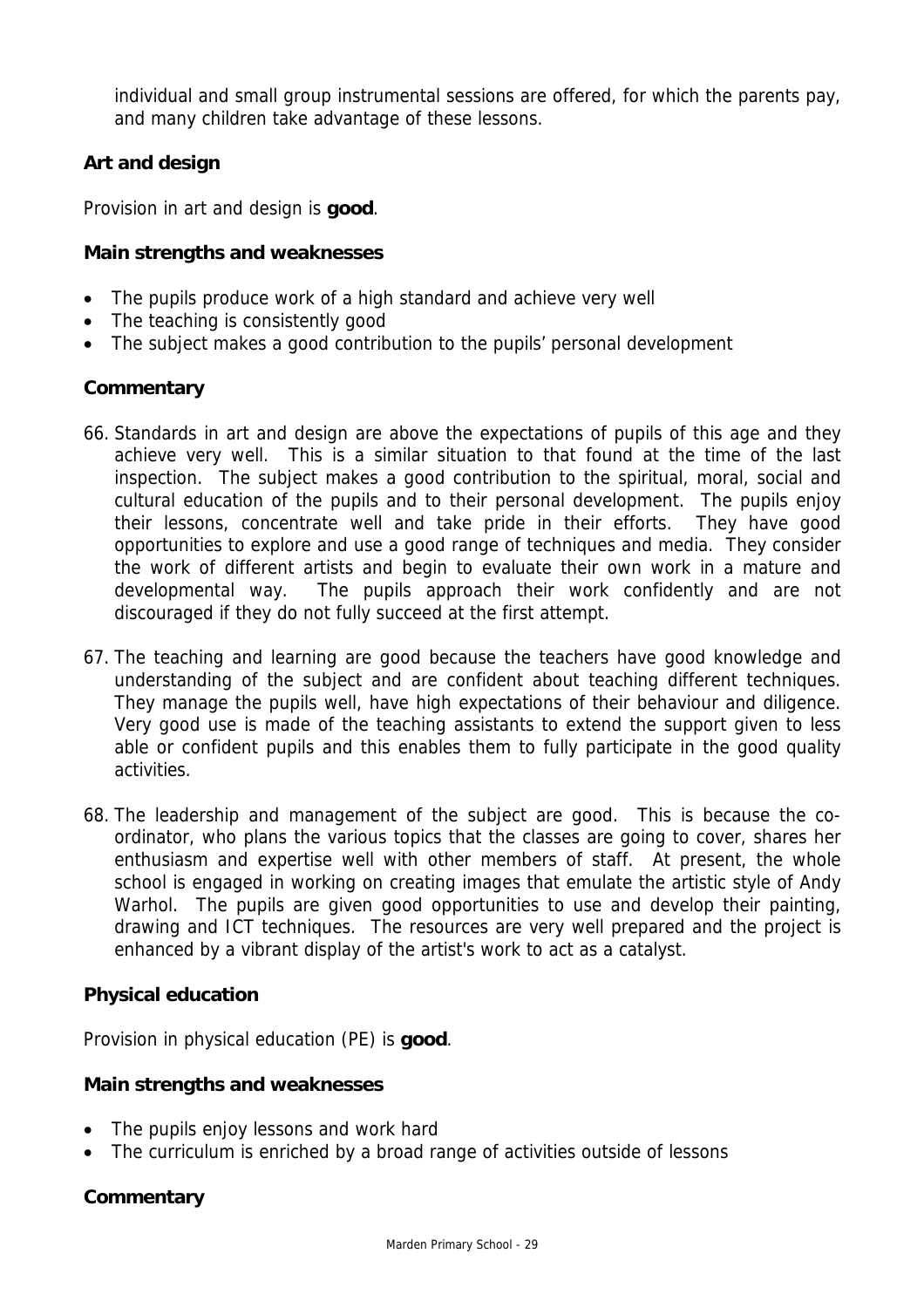- 69. Four lessons were observed, covering games, dance and gymnastics. The evidence of these lessons, the teachers' planning and discussions with the pupils indicate that pupils achieve well and, by the end of Years 2 and 6, standards are generally above what is expected of pupils of this age.
- 70. Overall, the quality of teaching is good. Lessons are well planned and take good account of those pupils with specific physical needs. There is a strong focus on developing the pupils' skills and, for their part, the pupils take part enthusiastically, work hard to improve and attain standards above those usually found. The pupils in Years 1 and 2 are making good progress in gymnastics. They move with good control and a good attention to detail and awareness of the shapes they are trying to make. They work hard when warming up and know why it is important to do so. In both of the good lessons, the teacher ensured that all pupils were actively involved and there were good opportunities for them to evaluation their own work and that of their classmates. The teaching assistant ensured that those with special educational needs were able to take full part in the lesson. In another successful lesson, in Years 3 and 4, the teacher had high expectations that the pupils could learn and perform a new dance. They rose to the challenge enthusiastically. The pupils in Years 5 and 6 showed well developed throwing and catching skills and worked with accuracy and precision in their netball lesson.
- 71. The pupils' work is enhanced by a good range of activities outside of the normal curriculum. There is a good number of clubs, including netball, volleyball and football, which utilise the interests and expertise of the staff and are supplemented well by visiting coaches. The school takes part successfully in competition with other local schools and the provision is enhanced further by the school's involvement in a local sports confederation.

### **PERSONAL, SOCIAL AND HEALTH EDUCATION AND CITIZENSHIP**

### **Personal, social and health education**

- 72. No dedicated personal, social and health education lessons were seen during the inspection, so it is not possible to make overall judgements on the provision. The school has a carefully planned and well established programme of work, including sex and drug awareness, and the topics are often integrated into the science curriculum. The school aims to promote respect, confidence and self-esteem in the pupils. The very positive attitudes that the pupils have towards each other and the adults in school indicate that this aim is achieved. Discussions with the co-ordinator show that the work is continuing to evolve as it is regularly reviewed to take account of new developments such as the class and school councils.
- 73. The establishment of the class councils has been built on gradually to give the pupils an outlet for their views on a range of school issues. During the inspection the impressive class council of Years 5 and 6 was seen in action. It was very well conducted along formal meeting lines with a chairperson and secretary. The pupils, giving a number of people congratulations for a wide range of achievements, opened the proceedings. Minutes of the previous meeting were read out and matters arising dealt with. The main business to be dealt with was a question and answer session with the local Parish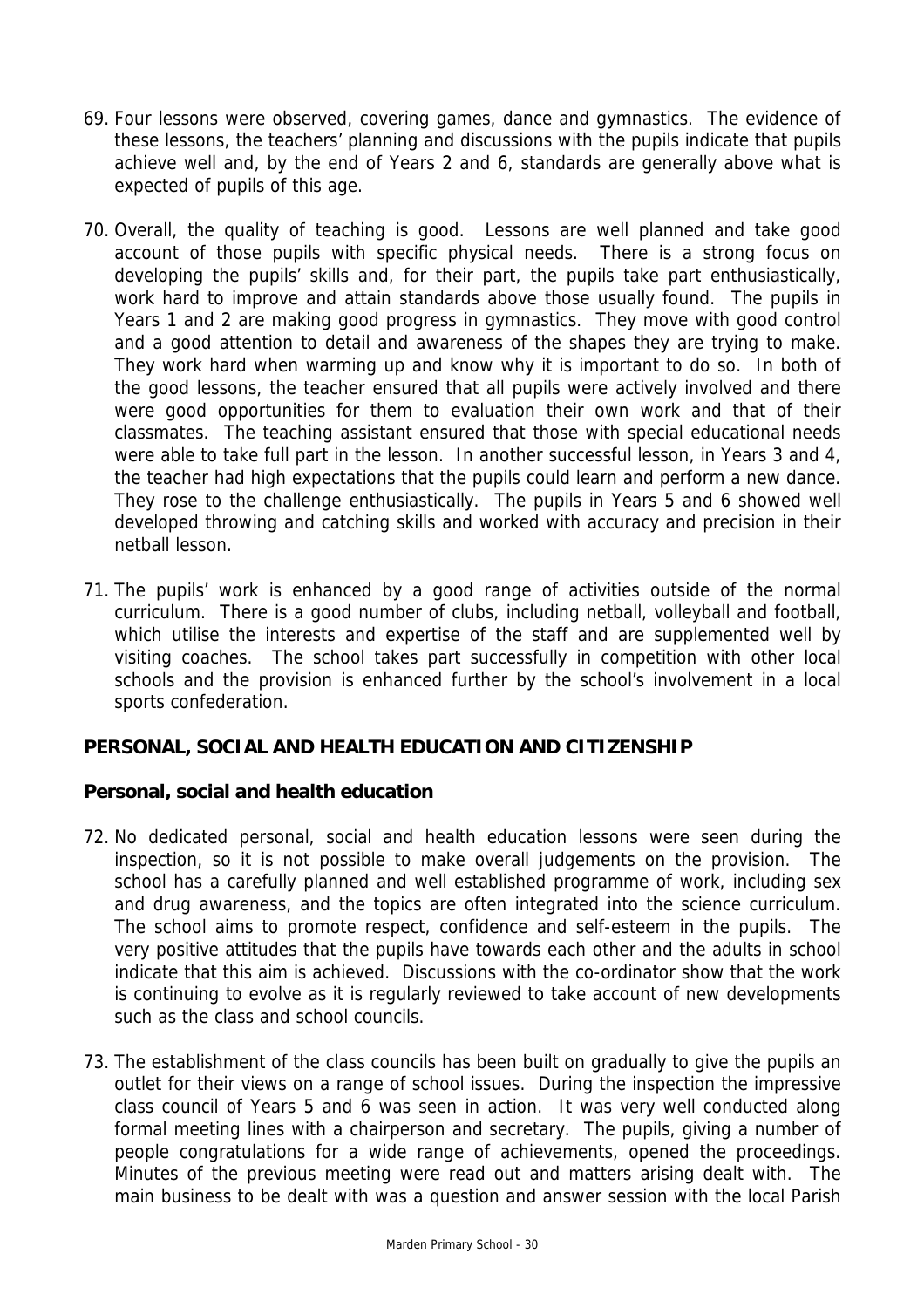Officer on the important issue of the care and use of school grounds by people out of school hours. The class and school councils are giving pupils experience of open discussion, how decisions are made in a democratic society and how to resist peer pressures.

74. The school strongly promotes the care of the natural environment and has already achieved national status in the Eco-school awards. The delightfully natural school grounds are well appreciated and cared for by the pupils in a range of practical ways. For example, all of the waste from the daily fruit allocation is collected up and composted for use in the school garden.